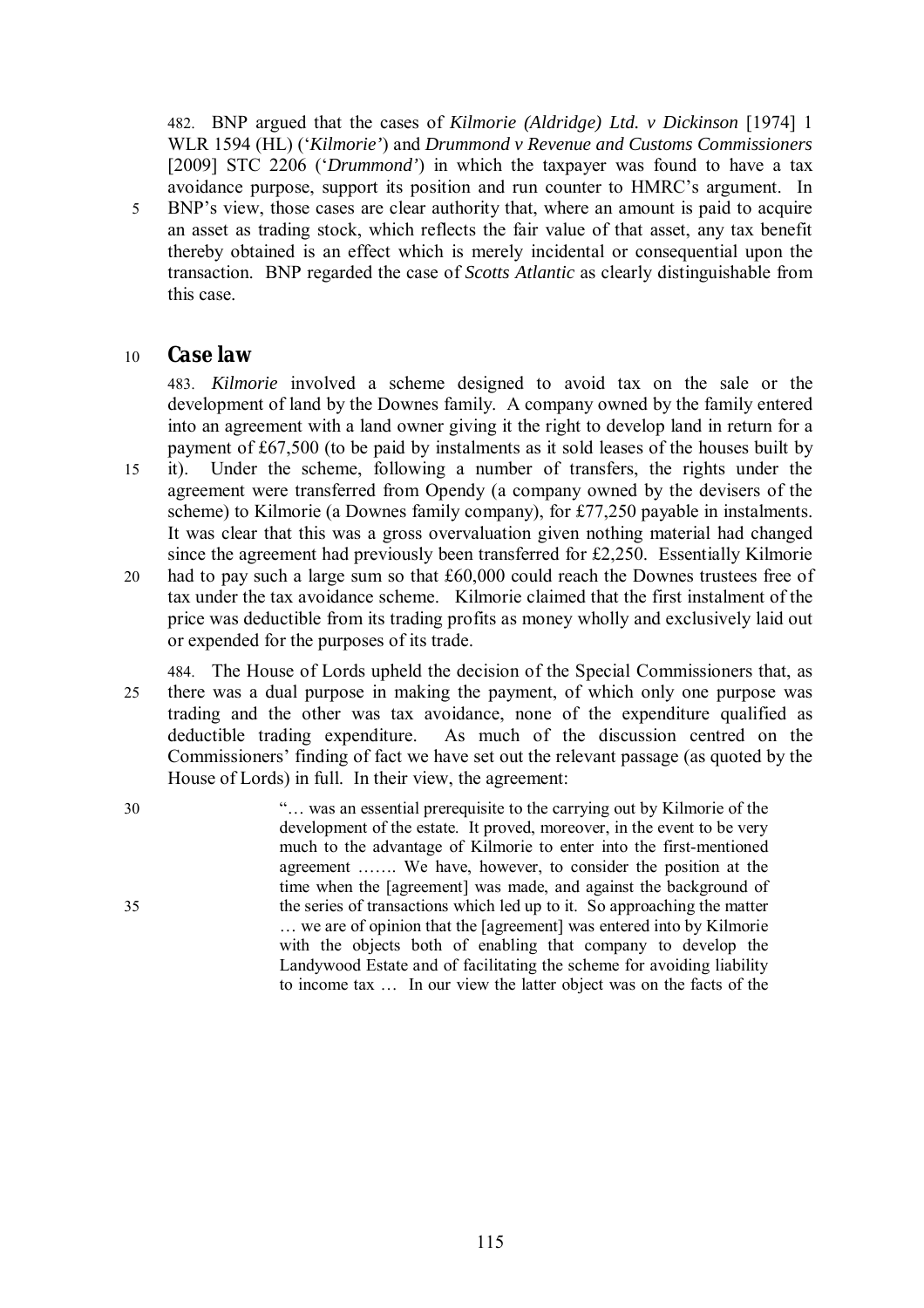485. Lord Reid considered that the Special Commissioners "plainly meant" that Kilmorie would not have paid so large a sum to Opendy "but for their non-trading purpose of enabling the tax avoidance scheme to succeed". He noted that neither party was acting as a free agent in its own interest (as Opendy was a subsidiary of the 5 devisers of the scheme and Kilmorie was a Downes family company) and "both had been procured to play their part in the scheme". He continued similarly to link the overinflated price with the tax avoidance scheme in saying that "the price was dictated by the scheme, and plainly had nothing to do with the market value of the rights sold". He also thought it quite obvious that none of the companies acted in 10 their own interests; they just did what Mr Downes and the devisers of the scheme wanted. He said that if a trader only had commercial motives the Revenue cannot merely say that he has paid too much; he may have been foolish or he may have had what could fairly be regarded as a good commercial reason for paying too much but:

- "if it is proved that some non-commercial reason caused the trader to 15 pay more than he otherwise would have done, then it seems to me quite clear that the payment can no longer be held to have been wholly and exclusively expended for the purposes of the trade. No authority is needed for so obvious a proposition."
- 20 486. Lord Reid is clear that it is only if there is "some non-commercial reason" which causes the overpayment that the payment fails the wholly and exclusively test. In the context of the findings of the Special Commissioners, which Lord Reid was considering, the non-commercial reason for the overpayment can only be the facilitation of the tax avoidance scheme.
- 25 487. He concluded by noting that the statutory provision could well be read as meaning that, if it could be shown that a part of the expenditure was in fact wholly and exclusively for trading purposes, then that part was deductible. But he did not have to decide that because the Revenue had agreed that in this case £2,250 of the £77,250 paid would be allowed as a deduction being the then market value of the 30 rights.

488. Lord Morris based his decision on the tax avoidance motive (at 1609 B to D). He noted that Opendy only came into the story in order to facilitate the scheme and the amount of £77,250 had to be paid, not wholly and exclusively for the purpose of developing the Landywood Estate, but "mainly in furtherance of and in order to 35 facilitate the scheme for avoiding liability to income tax". He noted that, as the agreement did have some value, the disallowance of the whole of the £19,240 "bore somewhat hardly". But he nevertheless considered that the appeal failed.

489. Lord Wilberforce said, at 1616 B to D, that what the Commissioners meant by the agreement being "an essential prerequisite" was that it was "a necessary step in 40 the scheme" whereby the prospective profits were to be passed back (through Opendy) to the trustees. It was not being said that it was "necessary in any commercial sense". Once this was properly understood, the Commissioners' finding was fatal to the taxpayers' claim:

116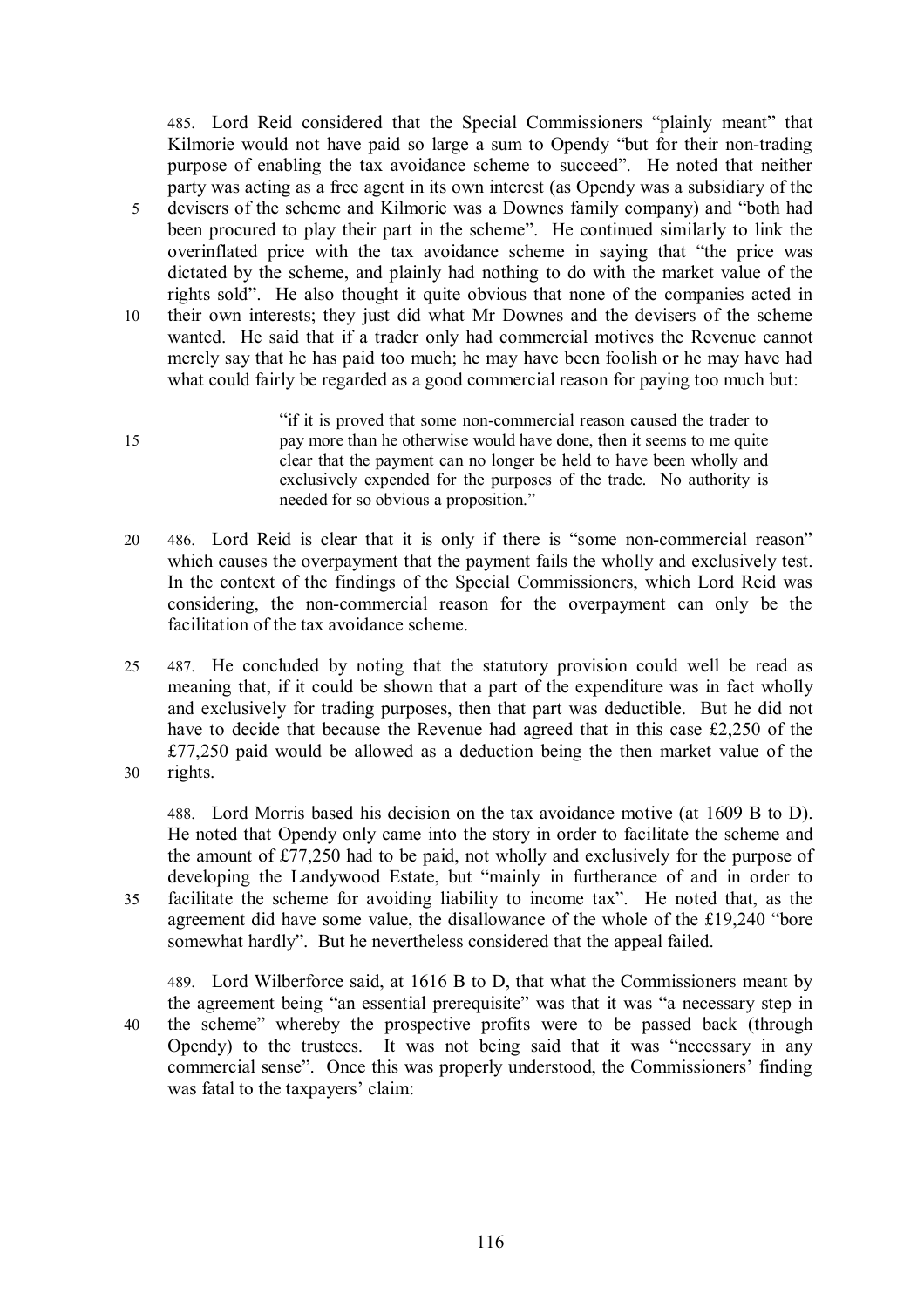"To have found that to agree to pay £77,250 for the benefit of an agreement which barely a week earlier had been assigned for £2,250 was a commercial purpose would have been simply perverse. After all, the directors of [the relevant company] had considered that, on March 5 30, 1962, £2,250 was a good price fully reflecting the value of the building agreement. The price Kilmorie paid was 34 times that good price."

490. Again, it is clear that Lord Wilberforce is referring to the lack of commerciality of the price in the context of justifying the Commissioners' finding that the payment 10 was made with a tax avoidance purpose.

491. Lord Cross thought that the Special Commissioners could be criticised in so far as their language could suggest that the fact that one of the purposes for which a payment is made is not a trading purpose necessarily leads to the conclusion that the payment must be disallowed. He gave an example where a payment could be held to 15 be for dual purposes but it was nevertheless allowable as a bona fide commercial transaction:

"Suppose that a retailer is in the habit of buying certain articles from a wholesaler for £10 each which is a fair commercial price, that his sonin-law sets up in business as a wholesaler dealing in similar articles 20 and that thenceforth the retailer deserts the other wholesaler and buys the articles from his son-in-law for £10 each. One of the purposes for which the retailer is entering into the transactions with his son-in-law is to help him in business but nevertheless the cost would be properly allowable because the transactions though entered into in a sense for a 25 dual purpose are bona fide commercial transactions."

492. However, although the language used could be open to misunderstanding, he thought the Commissioners were correct in their conclusion. Continuing with his example he put another case where the retailer bought articles from his son-in-law for £15 which he could have bought from the wholesaler for £10. He said that:

30 "each expense would not have been allowable - at all events to the extent of the extra £5 - because the purchases were not genuine commercial transactions but purchases at a fancy price entered into to benefit the vendor".

493. Lord Cross noted that the benefit of the agreement for which Kilmorie paid over 35 £77,000 had been sold for £2,250 only a few days previously and Mr Downes himself had said in evidence that that was a fair price. So "£77,000 was in truth a fancy price fixed by Downes and [the designers of the scheme] for the purposes of the scheme" – in the same way as £15 was a fancy price in his second example.

494. He noted that the taxpayer stressed the fact that although Kilmorie had to pay 40 £77,000 for the benefit of the agreement, it nevertheless derived a substantial profit from the transaction and also on the fact that the Special Commissioners found that the agreement "was an essential prerequisite to the carrying out by Kilmorie of the development of the estate." He said: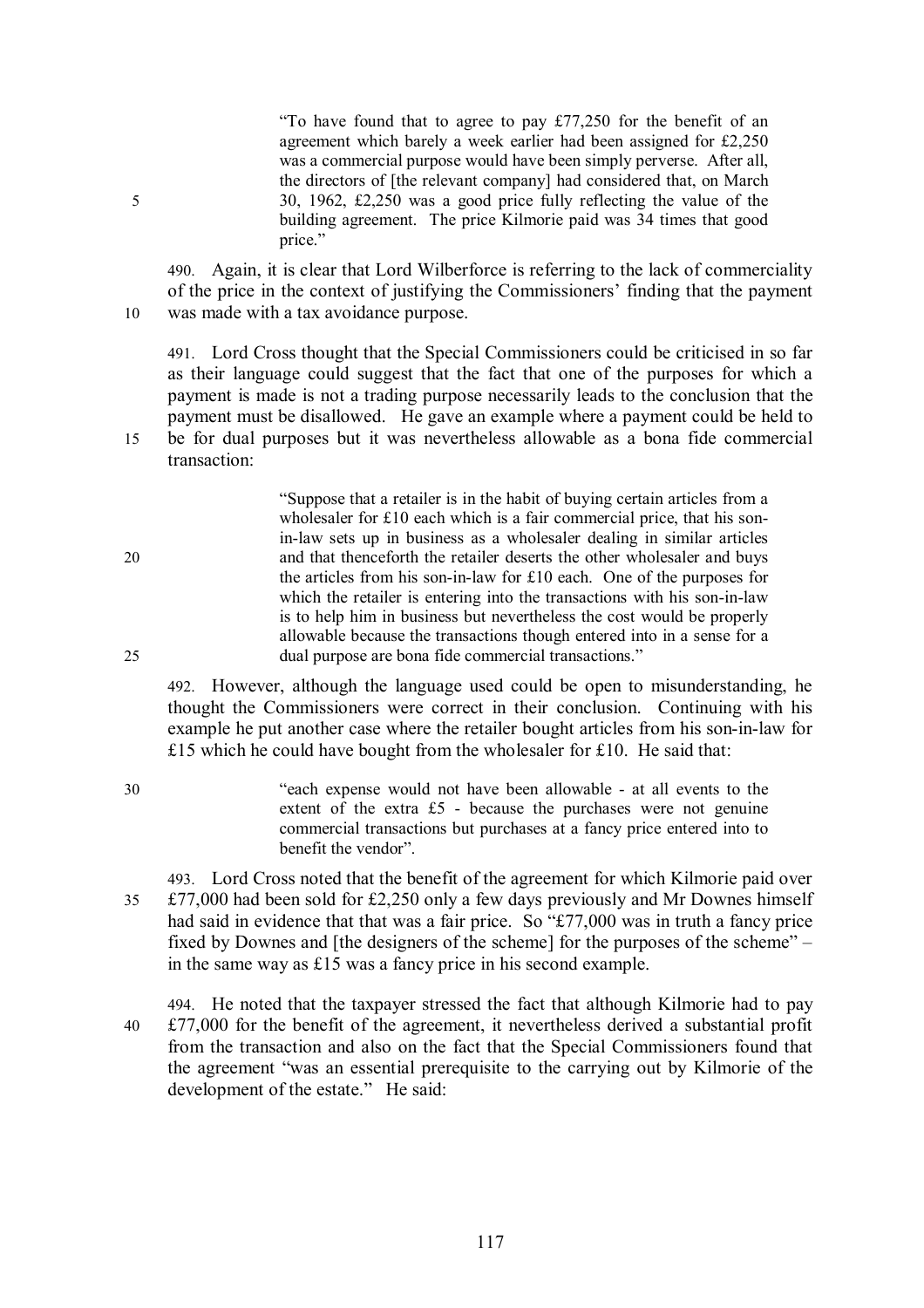"But these facts do not show that the price of £77,000 was a commercial price. It is, of course, true that Kilmorie could not develop the estate unless it acquired the benefit of the agreement from Opendy and that in order to acquire it had to pay £77,000. Further, it is true 5 that the fact that a price paid is extravagant does not necessarily show that the purchase is not a genuine commercial transaction. A purchaser dealing at arm's length with a vendor may say to himself 'The price which he is asking is absurdly high but I cannot get him to take less and I believe that even at that price I can make a profit on the deal. So 10 I will agree to pay what he is asking.' But Kilmorie was not dealing at arm's length with Opendy. It was controlled by Downes and it agreed to pay the £77,000 not because its directors other than Downes decided in the exercise of an independent judgment that it was worth Kilmorie's while to agree to pay that price but because the scheme 15 provided for that price being paid. For these reasons I would dismiss the appeal by Kilmorie."

### *Scotts Atlantic*

495. *Scotts Atlantic* concerned a scheme designed to enable the taxpayers to provide their directors and employees with benefits, which were not taxable at that time, 20 whilst obtaining a tax deduction for the cost of the scheme. It was designed to circumvent the provisions of schedule 24 to the Finance Act 2003 which are aimed at preventing exactly that situation.

496. The Upper Tribunal decided that the transaction was not outside the scope of schedule 24 so that it applied to prevent there being any deduction which would 25 otherwise be available. They went on, however, to consider the question of whether a deduction would be allowable under s 74 ICTA as, in effect, that was a pre-requisite to schedule 24 applying. On that issue, the taxpayer argued that the only purpose of the contributions was to provide benefits for employees through employee benefit trust arrangements. HMRC argued that there was another purpose, namely to secure a 30 tax deduction. Not only was securing this tax deduction a purpose of the scheme (which was accepted) but it was also a purpose of the expenditure so that the contributions were not wholly and exclusively expended for the purposes of the trade.

497. The Upper Tribunal set out the principles of the "wholly and exclusively" test adopting the principles set out in *Vodafone* including the need to distinguish between 35 object and effect. They noted, at [55], that the mere fact that a choice is influenced or dictated by the tax consequences does not necessarily mean that the choice involves a duality of purpose as regards the expense. In their view:

"the words of Millett LJ [as regards the distinction between object and effect] are just as relevant and applicable where there is a choice as 40 where there is not: in each case, the question is whether the payment is made exclusively for the purposes of the trade, and that is a question of fact for the FTT".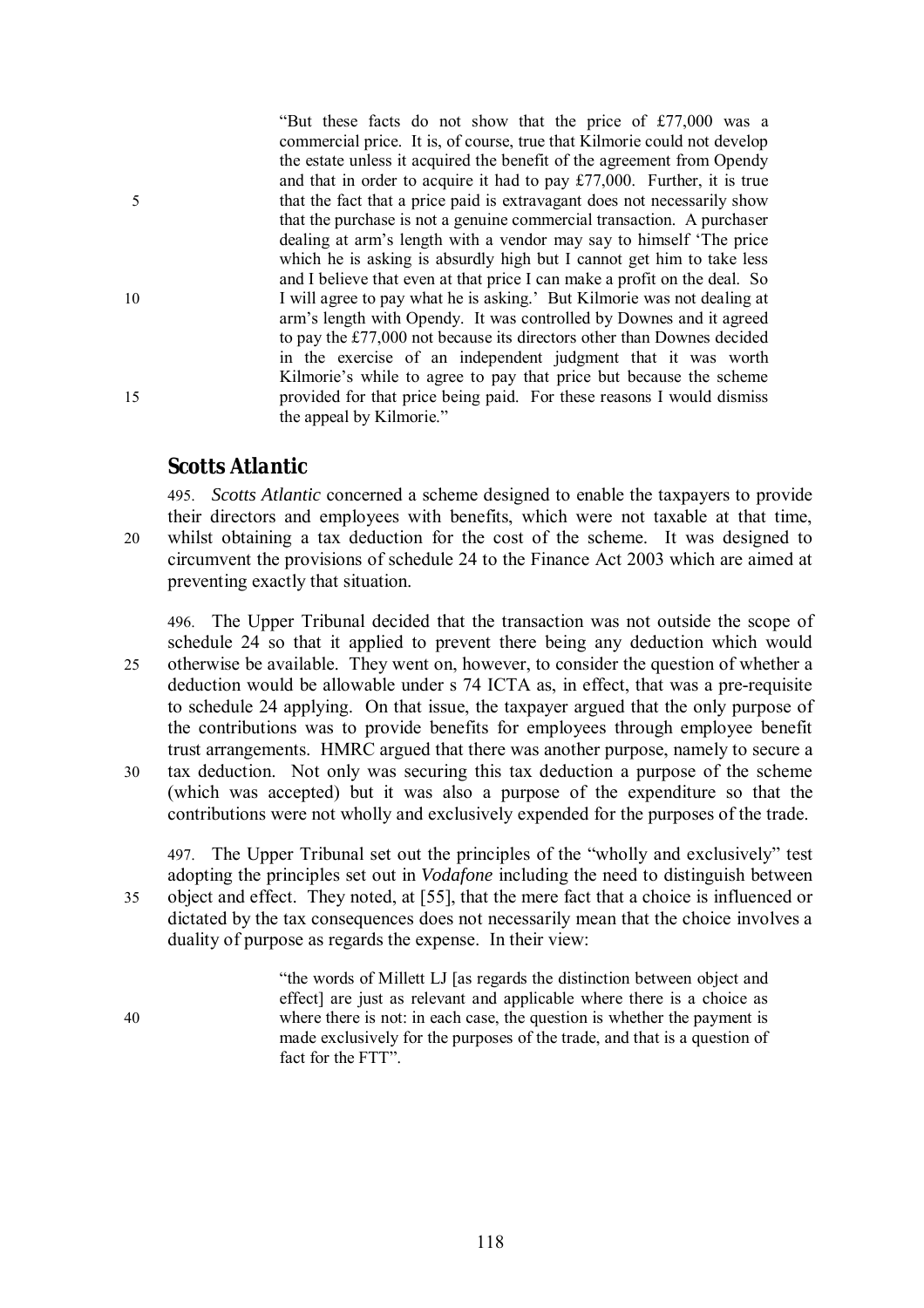498. At [56], the Upper Tribunal continued to note that the taxpayer had two arguments that the findings made by the tribunal in its decision in favour of HMRC was wrong.

(1) The first argument was that the tribunal's conclusion, that a main 5 purpose of the relevant expense was to reduce tax liabilities, is inconsistent with the principle, as stated by Romer LJ in *Bentleys, Stokes & Lowless v Beeson* [1952] 2 All ER 82 at 85, 33 TC 491 at 504 (and approved by the Court of Appeal in *Interfish Ltd v Revenue and Customs Comrs* [2014] EWCA Civ 876, [2015] STC 55) that:

- 10 "if, in truth, the sole object is business promotion, the expenditure is not disqualified because the nature of the activity necessarily involves some other result, or the attainment or furtherance of some other objective, since the latter result or objective is necessarily inherent in the act."
- 15 The taxpayer noted that the tribunal had accepted the purpose of the expense was to benefit employees which was a business purpose. In the taxpayer's view, the fact that the employees' tax liability was reduced was merely an incidental effect and not a purpose.

(2) The second argument, at [57], was that, even if there was an 20 element of duality of purpose, the expenditure would have been incurred even without a non-trading tax avoidance motive and, relying on *Kilmorie*, in such circumstances the expenditure remains deductible.

499. On the first issue, the Upper Tribunal considered precisely what the relevant 25 finding of fact was that the tribunal had made. They noted, at [65] and [66], that a finding that there was an object of avoiding corporation tax would not be justified on the basis that the taxpayer had decided to incur expenditure for the purposes of its trade in a particular way. That would "confuse the object of the expenditure with the reasons for incurring it in the way in which it was in fact incurred", as they had noted 30 at [55], and, at [66]:

"A taxpayer is entitled to order its affairs in a way which incurs the least tax liability and the mere fact that a choice is influenced or dictated by the tax consequences does not necessarily mean that the choice involves a duality of purpose. It does not, therefore, necessarily 35 follow that the adoption of the scheme … results in a duality of purpose (although it may do so as a matter of fact) unless this is one of those cases referred to by Lord Oliver in *MacKinlay v Arthur Young* … where the results (in the present case, the securing of deductions) are so inevitably and inextricably involved in particular activities (in the 40 present case, the making of the contribution and the effecting of the scheme) that they cannot but be said to be a purpose of those activities."

500. However, the Upper Tribunal concluded that was not the basis for the tribunal's finding. They noted, at [59], the distinction the tribunal drew between a case where a 45 taxpayer ordinarily pays salary, in which case the fact that it expects to secure a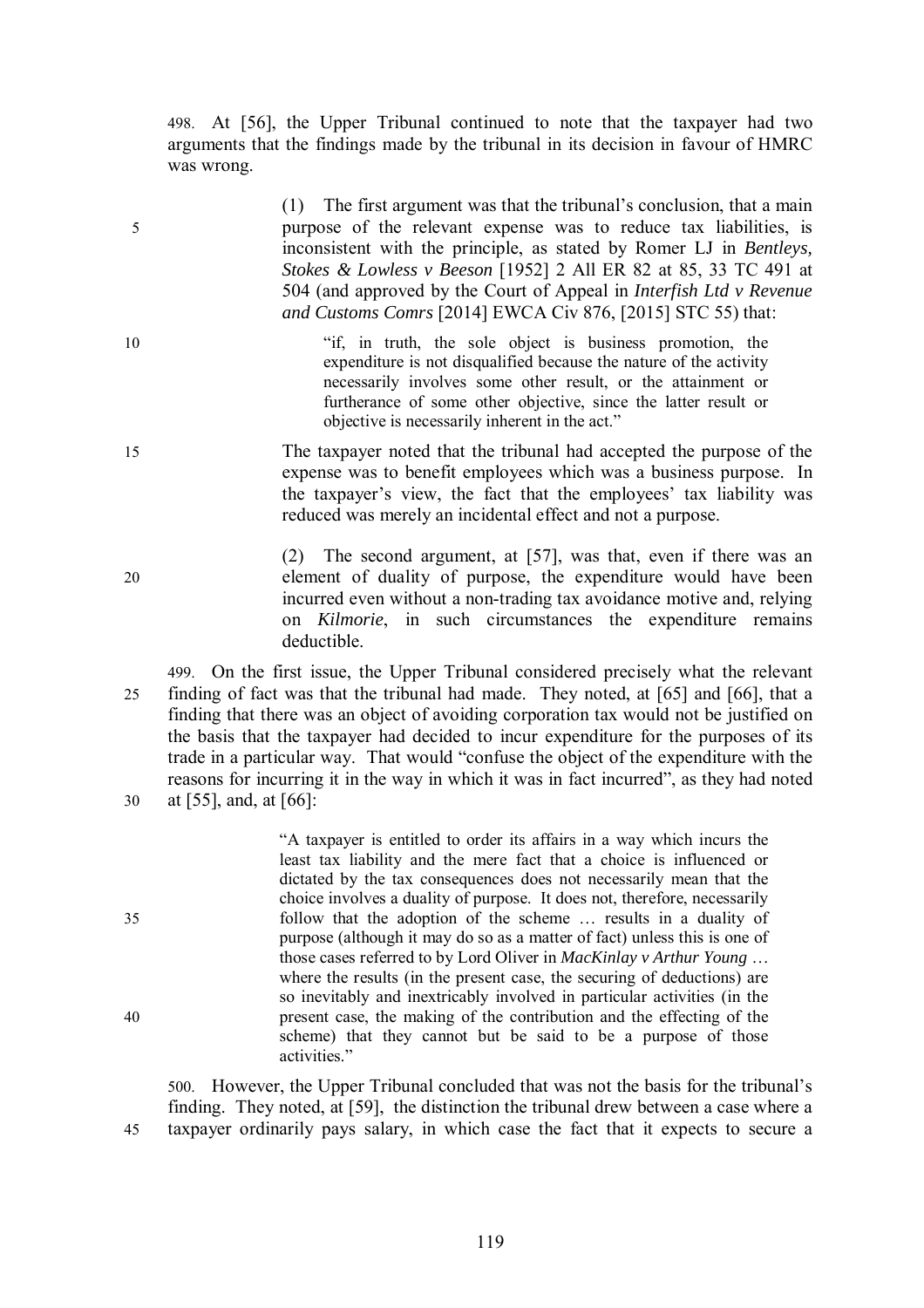deduction does not occasion any duality of purpose and, at [61], that where "the deliberate and all-pervading objective of achieving a corporation tax deduction makes it impossible to treat the corporation tax result sought for the contributions as the "ordinary, intended or realistically expected outcome" of making salary, bonus or 5 equivalent payments. In their view, at [67], it was this last statement which essentially provided the basis for the tribunal's findings. The words "ordinary, intended or realistically expected outcome" were adopted as the yardstick by reference to which a result can be ignored as a separate object.

501. They were satisfied, at [70] to [73], that the tribunal had based its decision on a 10 finding that they were entitled to make, that one of the purposes of the contributions (in contrast with the purpose of the method of expenditure) was to obtain a tax deduction which would not have been available if the contribution had been made by more conventional means, and that, in these particular circumstances, such purpose was not an incidental consequence of the expense. Whatever else, "the FTT did not 15 conclude that because the tax benefit was a consequence of the contribution, it was a purpose of the expense."

502. They concluded by emphasising, at [73], that the important words in Romer LJ's comments in *Bentleys* are "if, in truth, the sole object is business promotion". In their view the principle is that "if such is the case, then an incidental effect does not as 20 a matter of law disturb that conclusion". In this case, the tribunal did not find that there was a sole object but only that the companies had another object. In doing so, it recognised that an incidental consequence of a tax deduction did not mean that such a deduction was necessarily an object. They continued, at [74], that the point made in *Bentleys* was that expenditure is not disqualified:

25 "*because* the nature of the activity necessarily involved some other result, in other words that the mere existence or knowledge of that result is not enough to give a dual purpose.

But if the fact-finding tribunal concludes that its inquiry into the mind of the taxpayer revealed that the taxpayer actually had that other 30 purpose as an object of the expenditure, then the fact that that result is a natural consequence of the expenditure will not cause that finding to be perverse."

503. It is clear, therefore, that the Upper Tribunal considered that the fact that a payment has tax consequences or that the way expenditure is incurred may result in a 35 fiscal advantage does not necessarily result in the payment having a non-trading purpose. The question, as set out in *Vodafone*, must be assessed by reference to the particular object the taxpayer has in mind in making the relevant payment. If, on the subjective enquiry required, it is properly concluded that the taxpayer had in mind obtaining the tax benefit that results from the making of the payment, the fact that the 40 obtaining of the tax benefit is a natural consequence of the payment does not affect that finding. In other words, there is no presumption that the natural consequence or effect of a payment is or is not the object of the payment.

504. On the second argument the Upper Tribunal noted, at [75], that the taxpayer argued (similarly to BNP in this case) that *Kilmorie* shows that if the cost of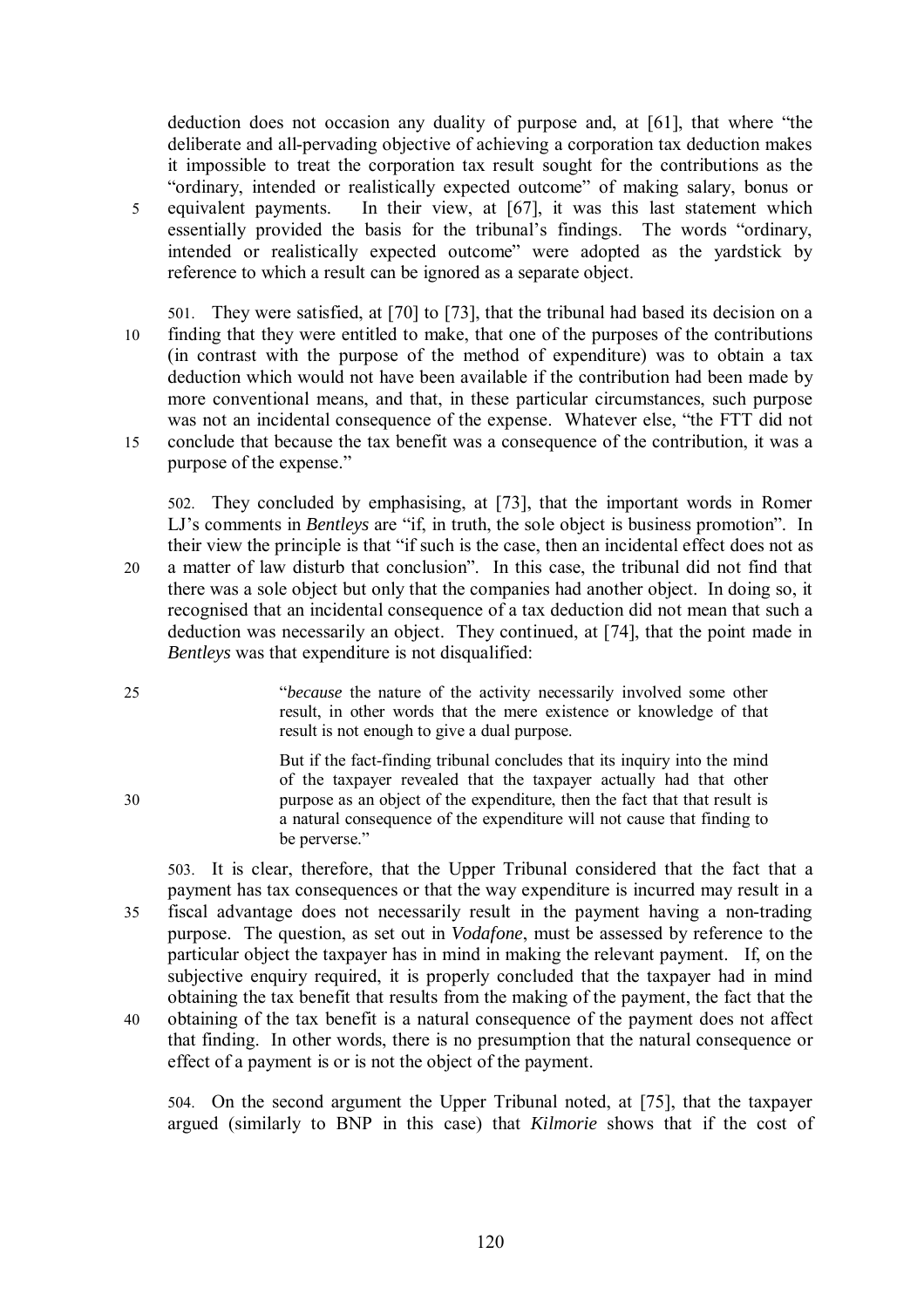something would have been £10 and its cost with tax benefit is also £10, then £10 remains deductible. This was said to follow both from the example in Lord Cross's speech about a retailer and also from the division between the allowable and unallowable elements of an expense incurred with a dual purpose espoused by Lord 5 Wilberforce in his agreement with Roskill LJ ([1973] STC 330, [1973] 1 WLR 1180) and by Lord Simon in his speech.

505. They noted, however, at [76], that in that case none of their Lordships reached a conclusion that part of the payment should be allowed and part disallowed. The closest to that proposition were Lord Reid and Lord Cross:

- 10 "Further the House was considering the case in which it was possible to divide and segregate the expense into parts incurred for one purpose and parts for another, and Roskill LJ's remarks in the Court of Appeal were also addressed to such a situation. That is quite different from saying that, if the whole of an expense had both a trading and a non-15 trading purpose, the existence of a trading purpose was sufficient to make the whole expense deductible. Such a result would seem to us to fly in the face of the statutory requirement that the purpose be 'exclusively' a trading one."
- 506. They continued, at [77], that they were "not deflected from this conclusion" by 20 Lord Cross's example of a retailer who buys goods for £10 from his son-in-law rather than for the same price from his usual supplier as set out above. They noted that in that case Lord Cross did not consider that the fact that the retailer purchased from the son-in-law to help him in his business prevented a deduction:

"But, whether the retailer buys for £10 from the previous wholesaler or 25 his son-in-law he incurs the same expenditure, and, absent some particular factor, the object of that expenditure will almost certainly be found as a matter of fact to be to obtain the goods, even though the manner of the expenditure may be to benefit his son-in-law."

507. They then considered the other example given by Lord Cross where the retailer 30 pays £15 to obtain the goods from his son-in-law when he could have paid £10 to his usual wholesaler. They said that in that case:

"it will generally be an obvious deduction from the circumstances that as a matter of fact he must have had an additional object in incurring the expenditure and not merely a different object in the manner it was 35 incurred. But neither conclusion follows as a matter of law, for the actual evidence before the tribunal may dictate or permit a different factual conclusion."

508. In *Drummond* the Court of Appeal rejected HMRC's argument that the whole of the price of £1.96 million paid by a taxpayer to acquire second-hand life assurance 40 policies was not "consideration given wholly and exclusively" for the assets, within the meaning of the capital gains legislation, because the policies were purchased as part of a tax avoidance scheme to realise a loss on the policies. The Court of Appeal essentially agreed with Norris J in the High Court (*Drummond v Revenue and Customs Commissioners* [2008] STC 2707) who held (at [29] of his decision) that the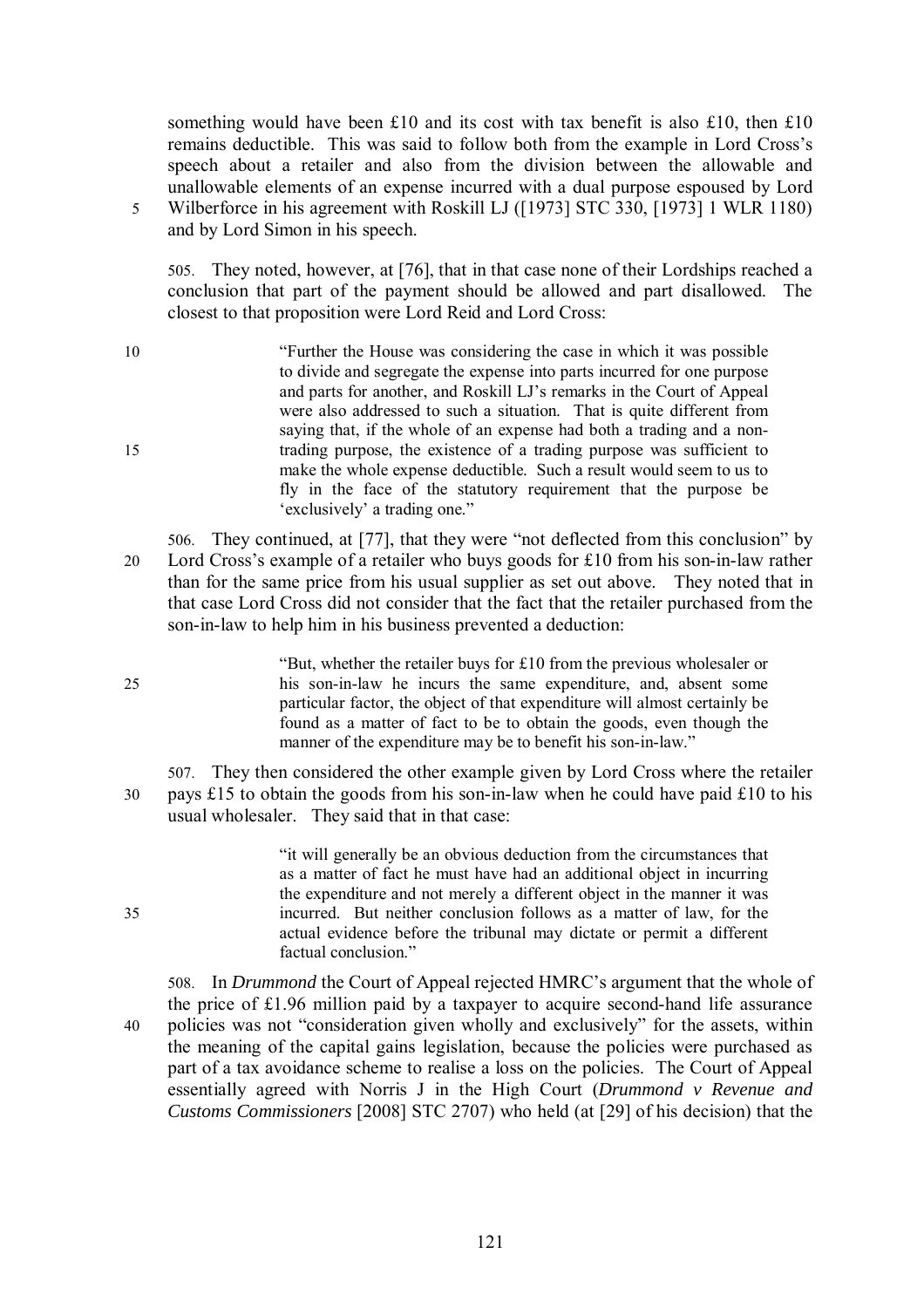taxpayer "wanted to acquire the policies precisely because by doing so he thought he would obtain a tax advantage on their surrender" but he nevertheless "still gave consideration wholly and exclusively to acquire them."

## *Discussion*

5 509. BNP submitted that in *Kilmorie* their Lordships (particularly Lords Reid, Cross and Wilberforce) did not consider the tax avoidance purpose to be determinative of the issue. Rather (with the exception of Lord Morris) they were focussed on the relationship between the amount expended and the value of what was acquired; the overpayment was the key to the issue. The corollary is that where, as here, the 10 taxpayer pays a fair value to acquire a real asset, such as the right to a dividend, a tax deduction is available.

510. BNP argued that the factual basis of the decision in *Scotts Atlantic* is distinguishable from this case and the reasoning used in fact supports BNP's position. BNP noted that it was held in that case that the over-arching object of the payment

- 15 was simply to get a deduction for the payment notwithstanding the enactment of schedule 24. That is not the same as a case where money is laid out to acquire an actual asset, as trading stock, for a price which reflects its fair value, for the purpose of onward sale. As the London branch paid a fair or market price for the dividend rights, it follows that the whole of that expenditure was incurred with the object of
- 20 acquiring the dividend rights. This stands to reason given that, as a result of that expenditure, the London branch acquired an asset worth the price it paid. The ability to deduct the expense of acquiring trading stock is merely the natural consequence or effect of purchasing it at a fair or market value.
- 511. BNP argued that, in their comments on *Kilmorie*, the Upper Tribunal in effect 25 accepted that was a case where it was possible to divide and segregate the expenditure incurred on an asset into parts incurred for one purpose and parts for another and, by implication, that the division is to be made by reference to the value of the asset acquired. This is in contrast to a case, such as *Scotts Atlantic*, where nothing is acquired by the trader and there is no basis for any such division. The Upper Tribunal 30 meant, therefore, that in *Kilmorie* the expenditure which reflected the fair value of the asset was incurred for the purposes of the trade; it was the remainder which was incurred for a non-trading purpose. In BNP's view this is confirmed by the discussion at [77] of the example given by Lord Cross in *Kilmorie* of the case where the trader
- pays £10 to his son-in-law for goods worth £10 and the comment that "the object of 35 that expenditure will almost certainly be found as a matter of fact to be to obtain the goods".

512. In our view, whilst in *Kilmorie* their Lordships refer to the lack of the commerciality of the price as a factor, that is quite clearly in the context of and leading to the conclusion that the over payment demonstrated that the taxpayer's 40 object was to facilitate a tax avoidance scheme. It was not simply the fact that the price was inflated which lead to their conclusion that the expenditure was not allowable. It was the fact that the inflated price showed that there was a noncommercial purpose which, in the context of the Commissioners' findings of fact, lead to that conclusion that there was a tax avoidance purpose.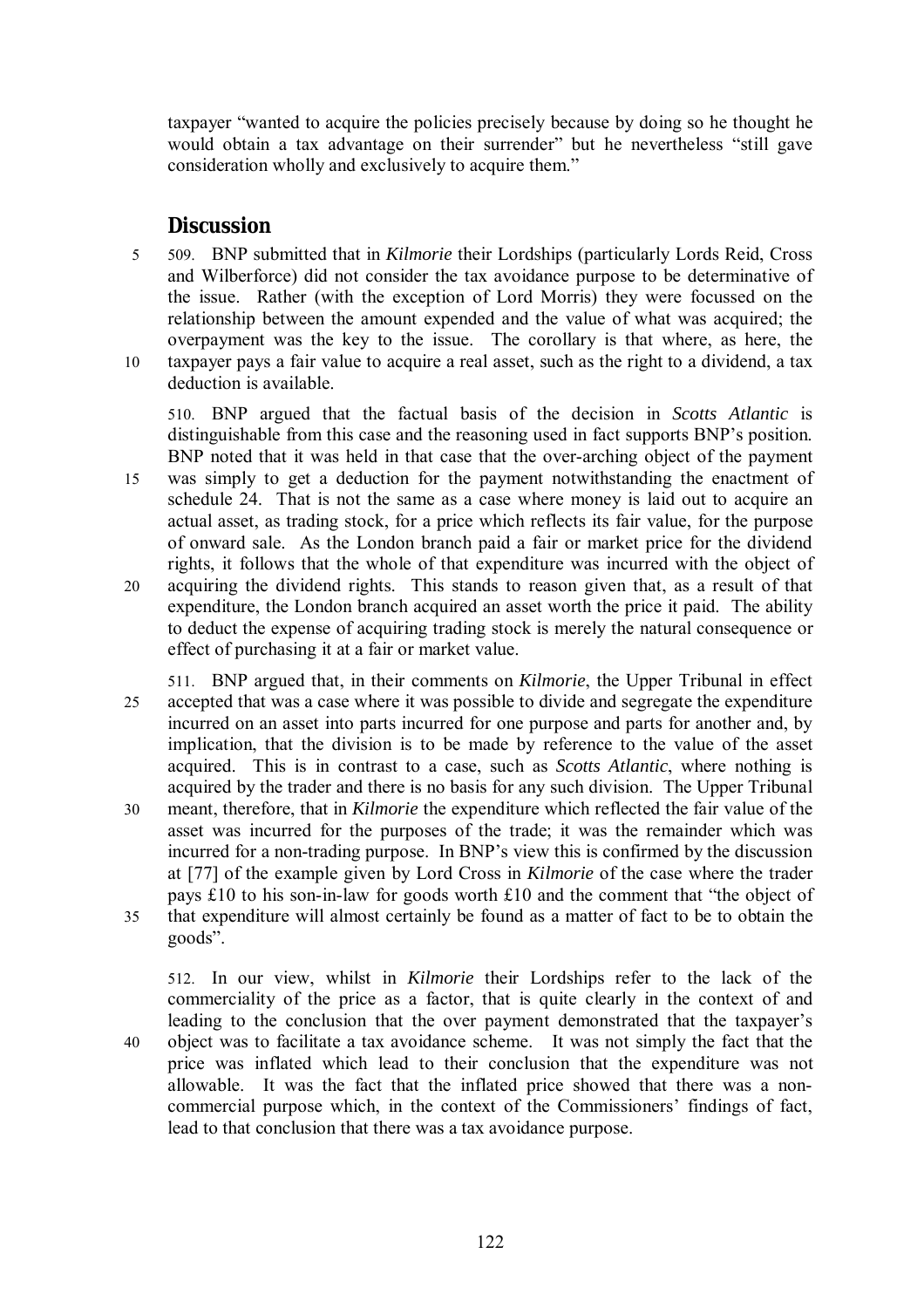513. As for the examples given by Lord Cross, read in context, Lord Cross was merely drawing attention to the fact that the particular object of the payment must be properly assessed in each case. It is not every ancillary non-trading purpose which will prevent a payment qualifying as wholly and exclusively incurred for trading 5 purposes. In other words, buying an asset from a relative for its usual price will not convert the object of the payment from being for commercial trading purposes to nontrading purposes. On the other hand, paying a relative an overvalue for the asset, as he continued to note in his second example, may (as in *Kilmorie* itself) lead to the conclusion that the object of the payment is not in fact wholly commercial. In the 10 context of examining whether the Commissioners had made correct conclusions that the object was in part for tax avoidance purposes, Lord Cross clearly considered that the over inflated price paid in that case was, in effect, evidence of that object. So he concluded that *Kilmorie* paid that price not because it was worth its while "but because the scheme provided for that price being paid".

15 514. We do not see this decision, therefore, as establishing a principle, as BNP argued, that if a fair price is paid for an asset of a kind used in the taxpayer's trade, that amount will necessarily qualify as deductible expenditure. In each case, the question is why, or with what object or purpose, the amount was laid out or expended. Whilst expenditure incurred in such circumstances ordinarily may well be incurred 20 wholly and exclusively for the purposes of the trade, the decision does not establish that there is a presumption to that effect. There is still scope for finding that the price

was not paid for trading purposes if that was not in fact the case. The focus on the over inflated price paid by the taxpayer in *Kilmorie* was referred to as the main factor demonstrating that a purpose or object in paying the amount in that case was to 25 facilitate the tax avoidance scheme.

515. HMRC argued that there is no support for BNP's position in the Upper Tribunal's comments on *Kilmorie* in the *Scotts Atlantic* case. We agree. The Upper Tribunal recognised that there is a difference between a case where a payment can be separated into parts each of which has a separate purpose and that where the whole 30 payment has two purposes (see [76]). They saw Lord Cross's first example as one in which "the object of that expenditure will almost certainly be found as a matter of fact to be to obtain the goods" and the second as one in which it "will generally be an obvious deduction from the circumstances that as a matter of fact he must have had an additional object in incurring the expenditure" but "neither conclusion follows as a 35 matter of law, for the actual evidence before the tribunal may dictate or permit a different factual conclusion" (see [506] and [507] above).

516. All the Upper Tribunal drew from Lord Cross' examples, therefore, was that it is purely a question of fact as to what is the object of the expenditure. Lord Cross' examples were just that; examples of what might be expected to be the case. They 40 were not put forward as establishing legal principles. On that basis, we cannot see that the Upper Tribunal was, as BNP asserted, endorsing a proposition that an amount spent on an asset must necessarily be deductible if the amount reflects its value. Rather once it has been found as a fact that the expenditure has two purposes, one being a business purpose and one not, then the expense is not deductible.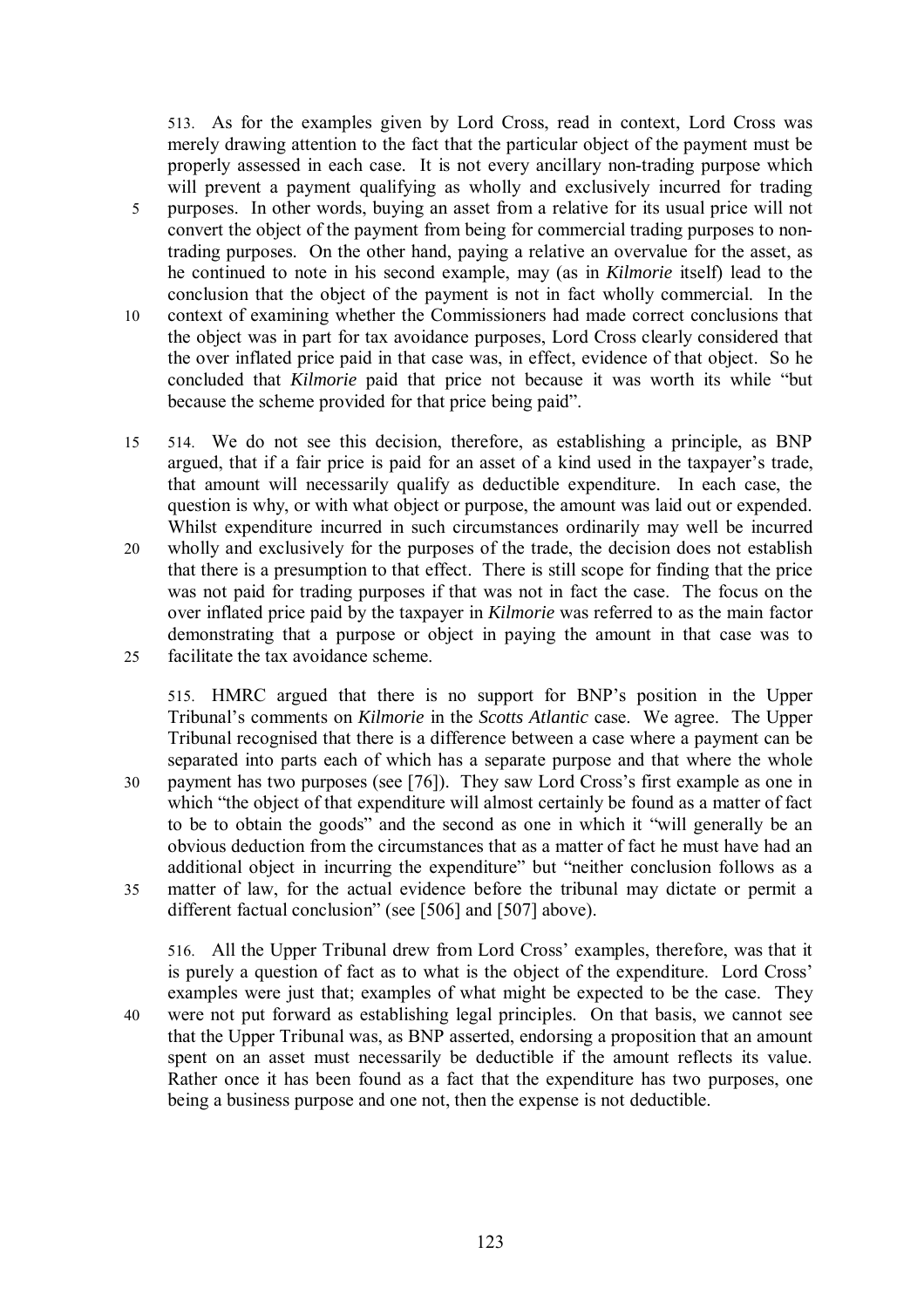517. Moreover, the Upper Tribunal's conclusions on the taxpayer's first argument in *Scotts Atlantic* support this conclusion. They considered that the passage cited in *Bentleys* meant that it is not to be presumed that, if an effect necessarily follows from a payment, then the effect is an object of that payment. However, if in fact, on the 5 subjective enquiry required, it is properly found to be what the taxpayer had in mind as the object of the payment, it is not precluded from being such because it is a necessary consequence of the payment. Hence, the fact that a contribution payment of the type involved in that case would usually result in a tax deduction neither leads to a conclusion that obtaining the deduction is a mere incidental effect of the payment 10 nor that it is the object of the payment. A further enquiry is required. As in that case, therefore, the fact that it would usually follow as a necessary consequence that a trader who buys trading stock for its fair value and sells it for a profit obtains a tax deduction does not of itself lead to the conclusion that the payment is deductible. If, in truth, the appellant's purpose in incurring the expenditure was to obtain a tax 15 advantage, the tribunal is not precluded from finding that was the taxpayer's object.

518. BNP also relied on *Drummond* but we agree with HMRC that the case is not in point. The question for capital gains purposes is whether the monies have been given (wholly and exclusively) as consideration for the acquisition of the asset. Hence, whilst the purpose of the taxpayer in *Drummond* in acquiring the insurance policies 20 may well have been because he wanted to implement a tax avoidance scheme, that was simply not relevant. It seems to us that is not the same question as whether monies have been laid out wholly or exclusively for the purposes of the trade which, as set out in the case law, is a subjective question of looking at the taxpayer's intentions. The question what were the monies spent on is not the same as why were 25 the monies spent.

519. BNP also argued that expenditure which is incurred wholly and exclusively for the purposes of a trade does not cease to be deductible simply because, in the particular circumstances, the receipt "generated" by the expenditure is not brought into the trader's tax computation on the basis of *Hughes v Bank of New Zealand* 30 [1938] AC 36 ('*Hughes'*). Whilst that may well be the case, as HMRC noted, that decision sheds no light on when an expense is to be regarded as wholly and exclusively incurred for the purposes of the trade in the first place. At 378, Lord Tankerton merely acknowledged that expenditure in the course of the trade which is unremunerative is none the less a proper deduction, if wholly and exclusively made 35 for the purposes of the trade. It does not require the presence of a receipt on the credit side to justify the deduction of an expense.

520. As BNP repeatedly emphasised, the London branch paid a price for the right to the dividends which reflected a fair value for the right (or at least the price was not an overpayment looking at what a third party may be expected to pay), the right is 40 analogous to assets the London branch typically deals in and it was sold for a profit. In one sense, it can be said that monies spent on an asset typically bought and sold in the trade for its fair value are laid out for acquiring the asset which, as a factual matter, is thereby obtained. Whilst that may often lead to the conclusion that the asset was acquired for trading purposes, that is not the end of the enquiry and any wider 45 purpose may be relevant. As the Upper Tribunal said in *Scotts Atlantic*, it does not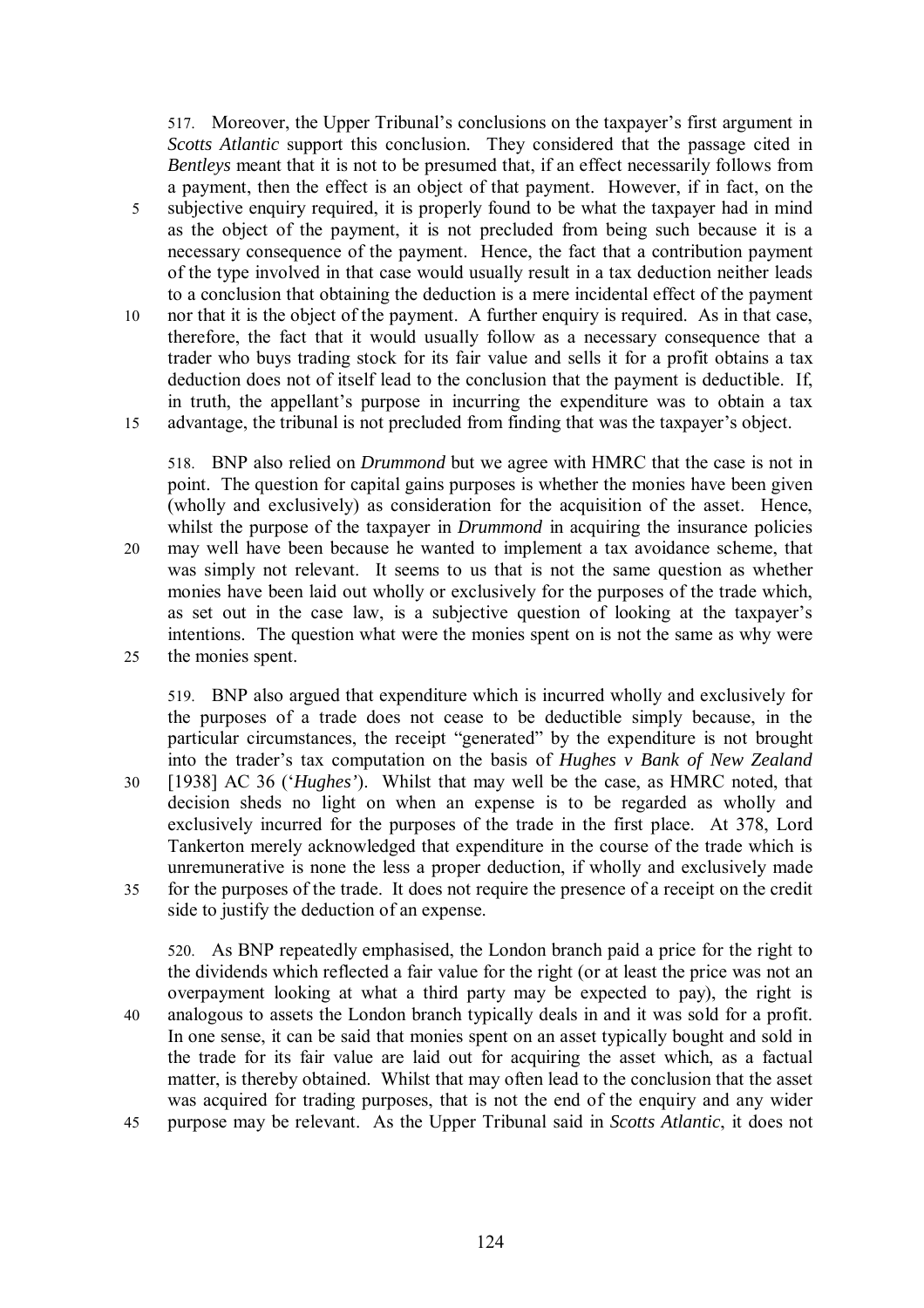necessarily follow that because an effect follows as a natural consequence of the incurring of expenditure that that result is not a purpose of the expenditure. So the fact that it follows in the usual course that spending monies on an asset which is sold in the course of the trade gives rise to a tax deduction does not preclude that effect 5 being the taxpayer's object if an enquiry into the taxpayer's mind reveals it to be such.

521. In this case, as we have set out in detail above, we consider it clear on an objective assessment that the taxpayer's aim in undertaking the transaction was to obtain the s 730 benefit. Those factors also demonstrate in our view that the London branch's objective in incurring the expenditure on the right to the dividend was to 10 access the s 730 benefit. This was not a case of the London branch paying £149.1 million with the aim of acquiring an asset for sale in its trade to generate a commercial profit but of spending that amount to obtain a tax benefit with the acquisition and sale of the asset (as designed to achieve a profit) as the necessary steps required to achieve that.

- 15 522. That this was the aim of those involved in the project in a subjective sense is very clear from the internal correspondence, the papers prepared for the approvals process and the minutes of the TCC. We note, in particular, the email from Mr Neil Robinson dated 26 October 2005 extolling the tax benefits of the scheme, the email in a similar vein from Mr Scholes dated 11 November 2005 and that of Mr Robinson
- 20 dated 8 December 2005 noting that "in an uncertain environment where disclosure can lead to a change in law it is critical that we try and source principal deduct transactions (such as Sumatra) when looking to optimize the tax position of the Bank and our clients in the UK" (see [54], [71] and [97]).
- 523. Whilst there were commercial effects of the transaction, these were introduced 25 and designed with the objective of enhancing the prospect of achieving the s 730 benefit. Whilst the papers prepared for internal approval purposes refer in headline terms to the benefit of the so called "cheap" funding, the focus of the papers is on the tax effect of the transaction. The minutes of the meeting of the TCC reveal no consideration of the commercial merits of the transaction other than the obtaining of
- 30 the tax benefit. The correspondence and the papers acknowledge that, in fact, the benefit for the BNP group was obtained immediately such that it would be in its interests to terminate the arrangements with ALIL immediately (see [106]). The OF team were remunerated by reference to the potential tax benefit. Mr Demon and Mr Peters both accepted that the transaction would not have happened but for the
- 35 potential obtaining of the tax benefit and that it was least a main purpose of the transaction. Accordingly, we conclude that the expenditure incurred by the London branch in acquiring the dividend rights from BNP Lux was not incurred wholly and exclusively for the purposes of the trade of the London branch but (at least in part if not solely) for the purpose of obtaining the s 730 benefit for the BNP Group.

# <sup>40</sup> **Closure notice issue**

524. The next issue is whether HMRC are entitled to advance their argument on s 730(3). The amendment which is the subject of the appeal was made by HMRC on the closure of their enquiries into the taxpayer's position in the period in question in a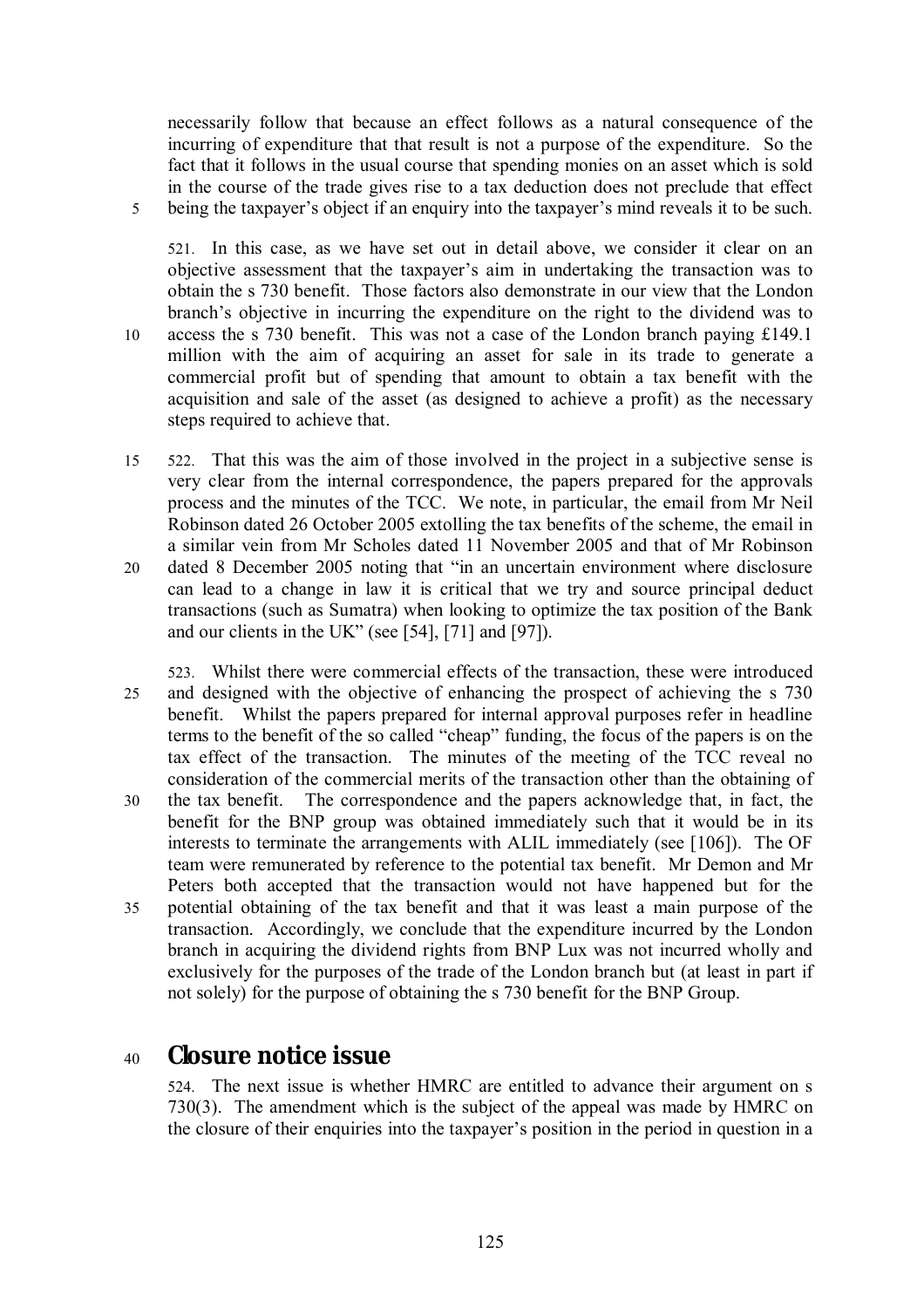notice dated 22 October 2010. The dispute is whether this issue falls within the scope of the conclusions and amendments made on issue of the closure notice and thereby within the scope of the appeal proceedings. The parties differ on the correct approach to this issue on the basis of the decision of the Supreme Court in *Tower MCashback*

5 *LLP 1 and Another v Revenue and Customs Commissioners* [2011] 2 AC 457 and [2011] STC 1143 and more recently by the Court of Appeal in the *Fidex* case.

### *Statutory provisions*

525. HMRC may enquire into a company's corporation tax return under para 24 of schedule 18 to the Finance Act 1998. The provisions in schedule 18 relating to the 10 completion of an enquiry state the following:

> (1) "An enquiry is completed when [an officer of Revenue and Customs] by notice (a "closure notice") [informs] the company they have completed their enquiry and state their conclusions. The notice takes effect when it is issued" (para 32).

15 (2) The closure notice must:

"(a) state that, in the officer's opinion, no amendment is required to of the return that was the subject of the enquiry, or

(b) make the amendments of that return that are required -

(i) to give effect to the conclusions stated in the notice …" 20 (para 34(2))

> (3) "An appeal may be brought against an amendment of the company's return under sub-paragraph (2)." (para 34(3))

526. The tribunal has power, on an appeal made to it, to reduce the amount of an assessment or otherwise the assessment "shall stand good" under s 50 of the Taxes 25 Management Act 1970.

## *Closure notice and related correspondence*

527. In their closure notice issued on 22 October 2010 HMRC said the following:

| 30                                               | "I have completed my enquiry into the company's Tax return for the<br>period 1 January 2005 to 31 December 2005 and my conclusion is as<br>follows: -<br>[The London branch] is not entitled to a deduction for the amount<br>payable by it to acquire from [BNP Lux] the right to dividends from<br>[HIL]. |                                                |
|--------------------------------------------------|-------------------------------------------------------------------------------------------------------------------------------------------------------------------------------------------------------------------------------------------------------------------------------------------------------------|------------------------------------------------|
|                                                  |                                                                                                                                                                                                                                                                                                             |                                                |
|                                                  | 35                                                                                                                                                                                                                                                                                                          | Loss for the period based on return as amended |
| Acquisition costs of the strip (as D31 in comps) |                                                                                                                                                                                                                                                                                                             | £149,106,000                                   |
| Revised profit                                   |                                                                                                                                                                                                                                                                                                             | £58,015,000                                    |
|                                                  |                                                                                                                                                                                                                                                                                                             |                                                |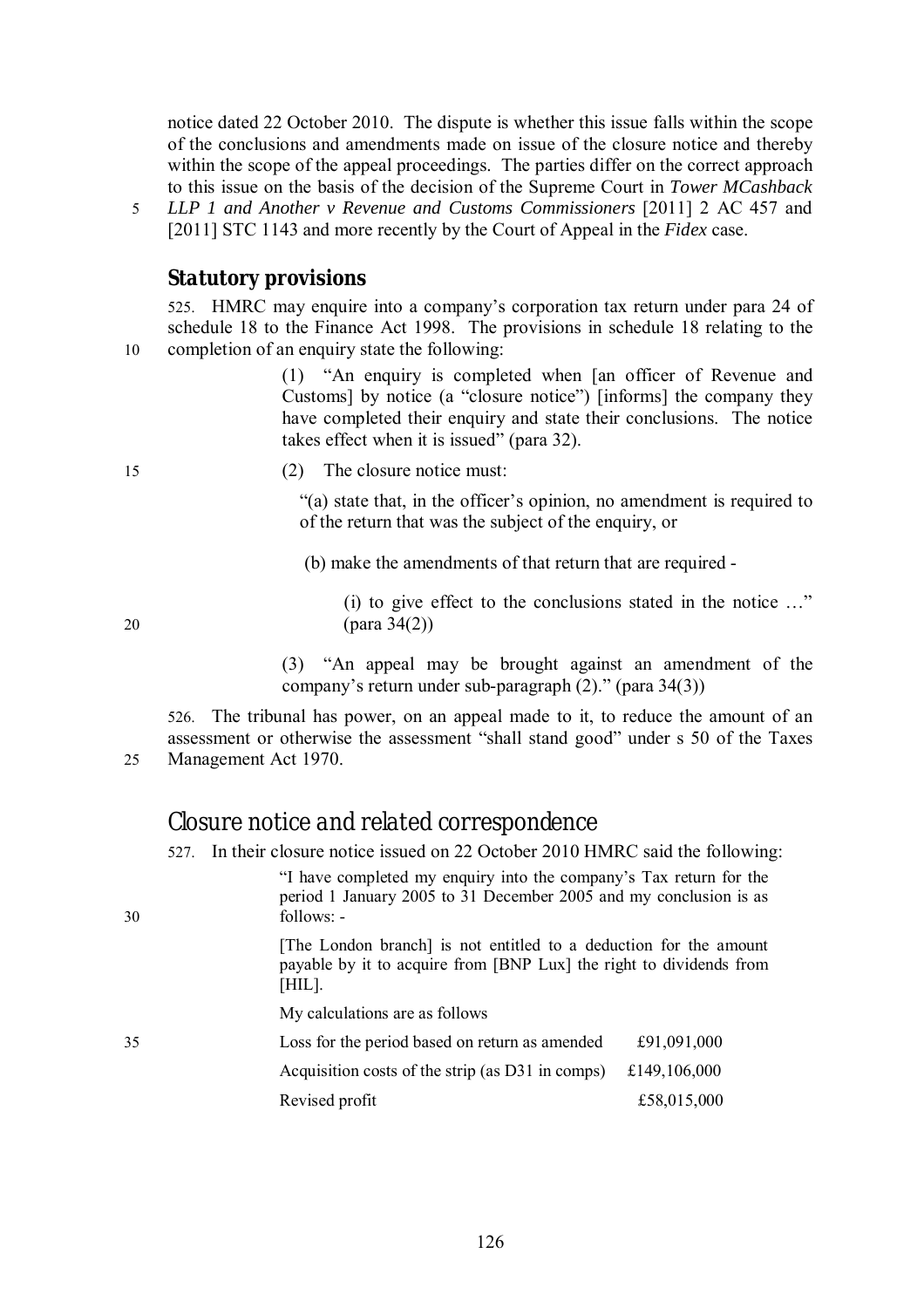Tax due at 30% £17,404,500

This notice amends the return to give effect to my conclusions."

528. HMRC sent a letter also dated 22 October 2010 (the "**accompanying letter**") 5 setting out an explanation of their position. This stated the following at the start of the letter:

"Our contention is that the purchase and subsequent sale of the dividend rights by [the London branch] should both be disregarded for taxation purposes. The return for 2005 as made excludes from taxation 10 the proceeds of the sale of the rights so the adjustment required is to disallow the acquisition costs.

> We have alternative grounds for this adjustment, which we have set out below under the headings Ramsay and Lupton."

529. The *Lupton* issue referred to was the argument considered above that the 15 purchase and sale of the right to the dividends was not a trading transaction. The *Ramsay* issue was that "when a realistic view is taken of the facts, the transaction in question does not fall within s 730 purposively construed".

530. To explain the "*Ramsay*" issue further, HMRC quoted quite extensively from the cases on the approach to purposive construction. They then set out the provisions 20 of s 730 and what they considered to be its purpose and specifically the purpose of s 730(3), being to avoid double taxation. Having considered the commerciality (or rather in their view, the lack of commerciality) of the transaction HMRC concluded that:

"the interposition of [the London branch] into the pre-planned 25 transactions was solely for tax purposes and the evidence supports that [the London branch] hoped to obtain a trading deduction for the cost of purchasing the rights to dividends from BNP Lux whilst claiming that s 730(3) applied to the sale of rights to dividends so that it was not taxed on the sum received from ALIL …

30 There are two parts to our argument based on our construction of s 730(3). The first is a consideration of what is a realistic view of the facts bearing in mind that that it is permissible to consider a preplanned series of transactions as a composite and secondly whether in considering the purpose of the legislation here there is scope for the 35 role [of the London branch] to be ignored on the authority of Lord Hoffman in *Macniven* at para 48…

> We say that taking a realistic view of the facts section 730(3) is not engaged because there is no prospect of double taxation as a result of the pre-planned composite transaction".

40 531. HMRC then set out in the accompanying letter the amendments required to the appellant's corporation tax return (by adding the acquisition cost of the dividends back into the computation as set out in the closure notice). They concluded by noting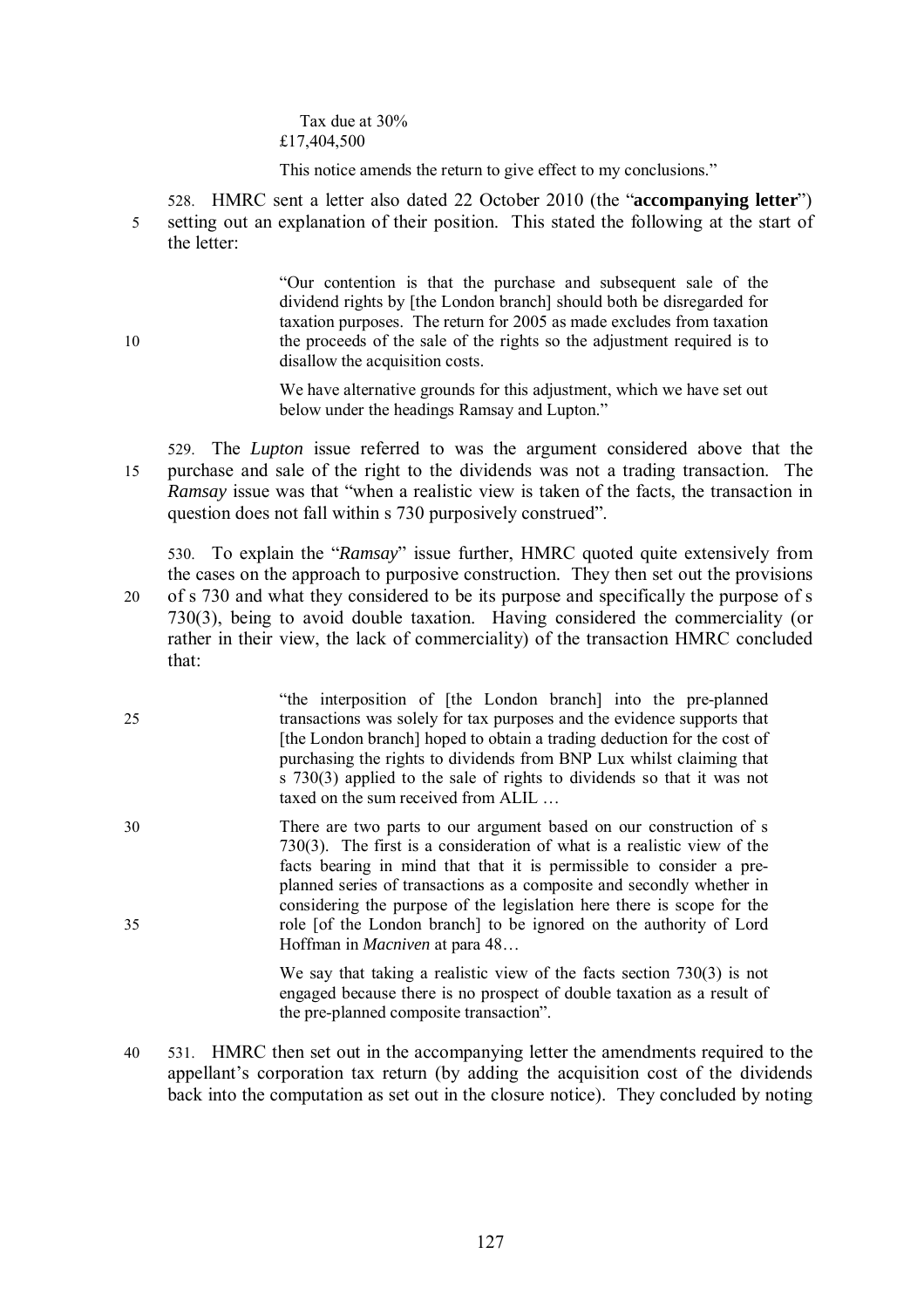that they were not pursuing two previous lines of argument including the argument now raised as regards s 730(3):

#### "Other Arguments

In our letter of 3 April 2009 we advanced two other arguments, namely 5 that the application of the legislation at Section 730 ICTA 1988 does not permit [the London branch] to treat the sale proceeds from the dividend rights as non-taxable receipts and that if the £150,000,000 receipt is not taxable as a trading receipt by virtue of S 730(3) ICTA 1988 then it would be chargeable to corporation tax as a chargeable 10 gain. We have decided not to pursue these contentions."

#### *Case law*

532. In *Tower MCashback*, a limited liability partnership, claimed capital allowances under s 45 of the Capital Allowances Act 2001 in relation to expenditure it claimed it had incurred on a software licence agreement. HMRC opened an enquiry in which 15 they focused on a particular provision in s 45, being s 45(4), which withholds first year allowances for expenditure on software rights "if the person incurring it does so with a view to granting another person a right to use or otherwise deal with any of the software in question". In their closure notice, HMRC said "as previously indicated my conclusion is: the claim for relief under section 45 is excessive". The closure

533. HMRC later wanted to rely on a new argument, namely, that the taxpayer had not incurred the expenditure in buying the software licence within the meaning of s 45 because over 75% of the funds needed for the purchase had been borrowed against

25 security provided by the seller on uncommercial terms. The Special Commissioner ruled in favour of HMRC that he had jurisdiction to consider the new argument. Mr Justice Henderson reversed this in the High Court (*HMRC v Tower MCashback LLP 1 and Another* [2008] EWHC 2387, [2008] STC 3366) but the Court of Appeal (*HMRC v Tower MCashback LLP 1 and Another* [2010] EWCA Civ 32, [2010] STC 809) and 30 the Supreme Court decided in favour of HMRC.

534. Mr Justice Henderson made a number of comments which were referred to by the Supreme Court:

(1) At [113] he noted that there was no express requirement for the officer to set out his reasons for his conclusions and that what mattered 35 "is the conclusion which the officer has reached upon completion of his investigation of the matters in dispute, not the process of reasoning by which he has reached those conclusions."

(2) He said, at [115], that there is a principle of tax law "to the general effect that there is a public interest in taxpayers paying the 40 correct amount of tax……[which] still has at least some residual vitality in the context of section 50" such that the Commissioners must:

<sup>20</sup> notice was sent with a covering letter which stated: "I am satisfied that the *Tower MCashback* scheme fails on the section 45(4) point alone."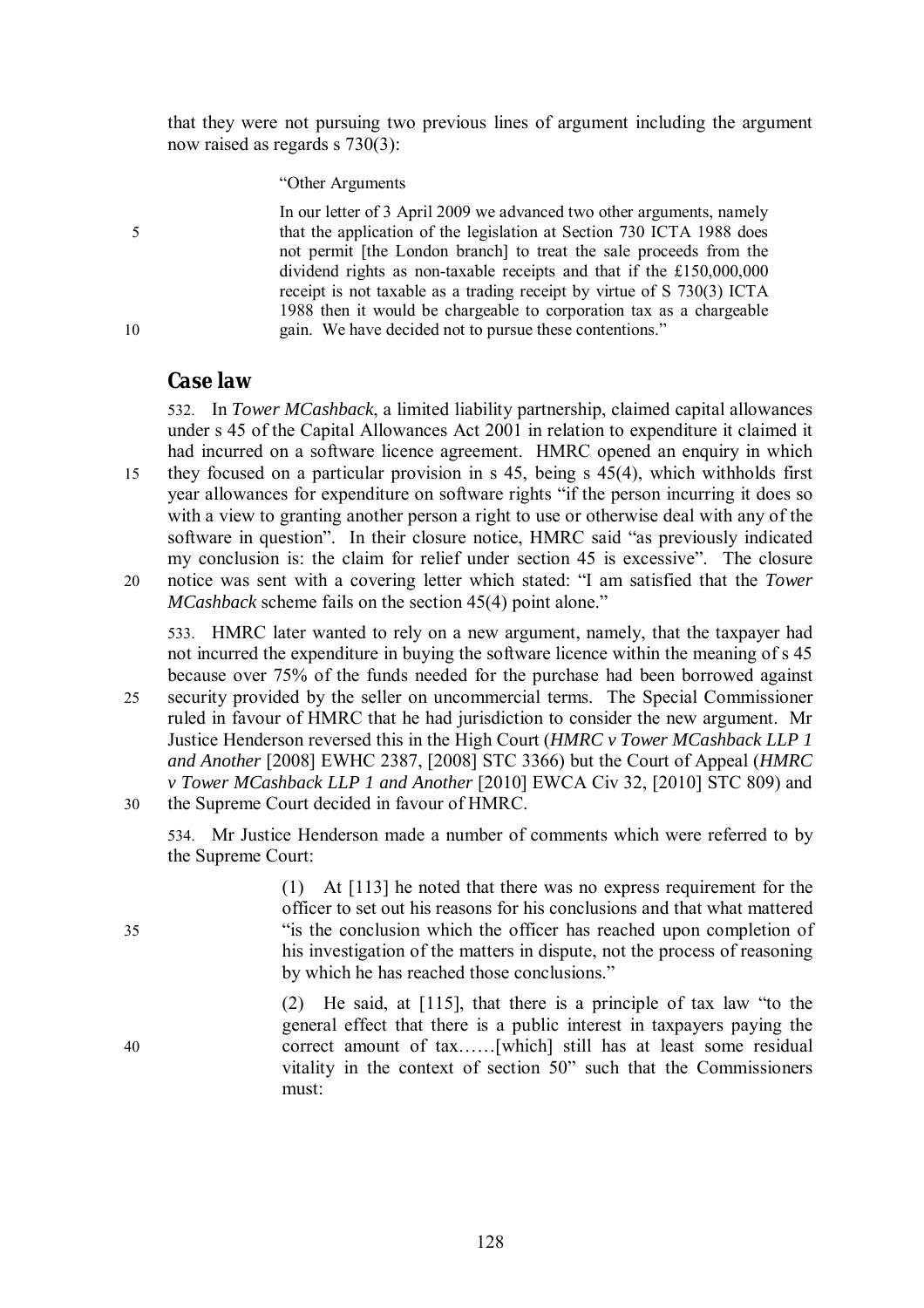"be free in principle to entertain legal argument which played no part in reaching the conclusions set out in the closure notice. Subject always to requirements of fairness and proper case management, such fresh arguments may be advanced by either 5 side or may be introduced by the Commissioners on their own initiative."

> (3) He then said, at [116], that this did not mean that an appeal against a closure notice "opens the door to general roving enquiry into the relevant tax return". Rather:

10 "The scope and subject matter of the appeal will be defined by the conclusion stated in the closure notice and by the amendments (if any) made to the return. The legislation does not say this in so many words, but it follows from the fact that the taxpayer's right of appeal under section  $31(1)(b)$  is confined 15 to an appeal against any conclusion stated or amendments made by a closure notice. That is the only appeal which the Commissioners had jurisdiction to entertain."

535. At [128], he noted that "the result may from the Revenue's point of view be characterised as conferring a windfall benefit on the taxpayer" but that another way of 20 looking at the limitation on the scope of the appeal is as "part of the protection given by Parliament to taxpayers under the self-assessment system. There is always a balance to be struck between the interest of individual taxpayers on the one hand and the interest of the State and the general body of taxpayers on the other hand. Parliament has decreed how the balance is to be *struck*…".

25 536. In the Court of Appeal, the majority of Moses LJ and Scott Baker LJ (with Arden LJ dissenting) largely appeared to agree with the reasoning of Henderson J but reached a different conclusion in applying those principles. Moses LJ also noted the public interest in the correct amount of tax being paid and, at [29], that the selfassessment regime contains a system of checks and balances which, at [31], it is not to 30 be supposed that Parliament intended to be overridden by the retention of a system of "thoroughly uninformative notices of assessment and notices of appeal". He noted, at [31] and [32], that HMRC accepted some restriction being that it is implicit in the statutory scheme that an appeal "is confined to the subject matter of the conclusions and any amendments stated in the notice" (as was held by Dr John Avery Jones CBE 35 in *D'Arcy v Revenue and Customs Comrs* [2006] STC (SCD) 543) but, at [33], "it all depends what one means by the 'subject-matter'."

537. Moses LJ referred, at [34], to Henderson J's comments at [113] and [116] and concluded, at [35], that he was driven (by the relevant provisions in the context of the restrictions imposed on HMRC's power to amend a self-assessment) to the same view 40 as Henderson J:

"The subject matter of this appeal is defined by the subject matter of the enquiry and the subject matter of the conclusions which close that enquiry. But that statement of principles serves only to give rise to further questions and problems. As this appeal demonstrates, there is 45 likely to be controversy as to how one draws the boundaries of the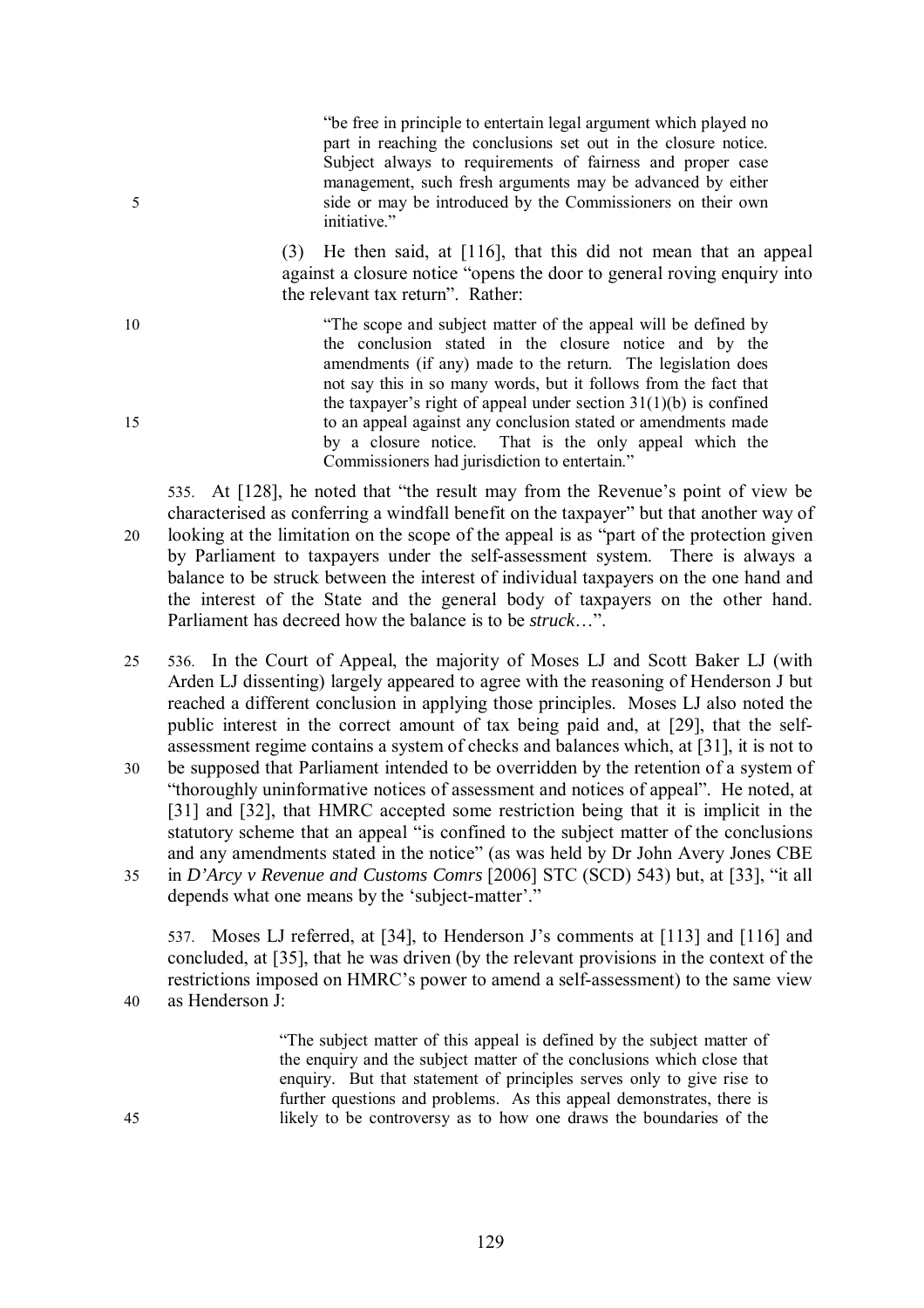subject matter of the conclusions stated in the closure notice. Are reasons for the conclusion to be distinguished from the conclusion stated, and if so, how?"

538. At [37], he warned against too rigid an approach noting that, as Parliament had 5 not chosen to identify some legal principle on this issue, it would be wrong for the court to attempt to do so and any such statement of principle "is likely to condemn both taxpayer and the Revenue to too rigid a straitjacket" and may "prevent a taxpayer from advancing a legitimate factual or legal argument which had hitherto escaped him or deprive, on the other hand, the public of the tax to which it is entitled."

10 539. At [38], he said that "with those nebulous observations" he would leave it to the Commissioners (now the tribunal) to identify the subject matter of the enquiry and thus the subject matter of the conclusions in which exercise the tribunal will have to "balance the need to preserve the statutory protection for the taxpayer afforded by notification that the inspector has completed his enquiries and the need to ensure that 15 the public are not wrongly deprived of contributions to the fisc."

540. He continued, at [41], to state that it is to the tribunal that the statute looks to identify what s 28ZA describes as the subject matter of the enquiry:

"The closure notice completes that enquiry and states the inspector's conclusions as to the subject matter of that enquiry. The appeal against 20 the conclusions is confined to the subject matter of the enquiry and of the conclusions. But I emphasise that the jurisdiction of the Special Commissioners is not limited to the issue whether the reason for the conclusion is correct. Accordingly, any evidence or any legal argument relevant to the subject matter may be entertained by the 25 Special Commissioner subject only to his obligation to ensure a fair hearing."

- 541. At [42], he expanded on this as follows:
- "Protection of the public requires, at the least, that other issues arising from the subject matter of the enquiry ought to be considered, if 30 necessary, by the fact-finding tribunal. In *D'Arcy* [2006] STC (SCD) 543 at para 11, the Special Commissioner ruled that the scope of an appeal against a conclusion or amendment made by a closure notice will depend on the facts. The conclusion in that case was, as described by Dr Avery Jones, very specific and relied upon the *Ramsay* principle. 35 But the Special Commissioner permitted other issues arising from the facts to be advanced since the tribunal must form its own view on the law without being restricted to what the Revenue stated in their conclusion or the taxpayer states in the notice of appeal (see para 13). I see no reason for confining that view merely to legal issues. 40 Provided a party can be protected from ambush, the only limitation on issues which might be entertained by the Special Commissioner is that those issues must arise out of the subject matter of the enquiry and consequently its conclusion, and be subject to the case management powers to which I have referred."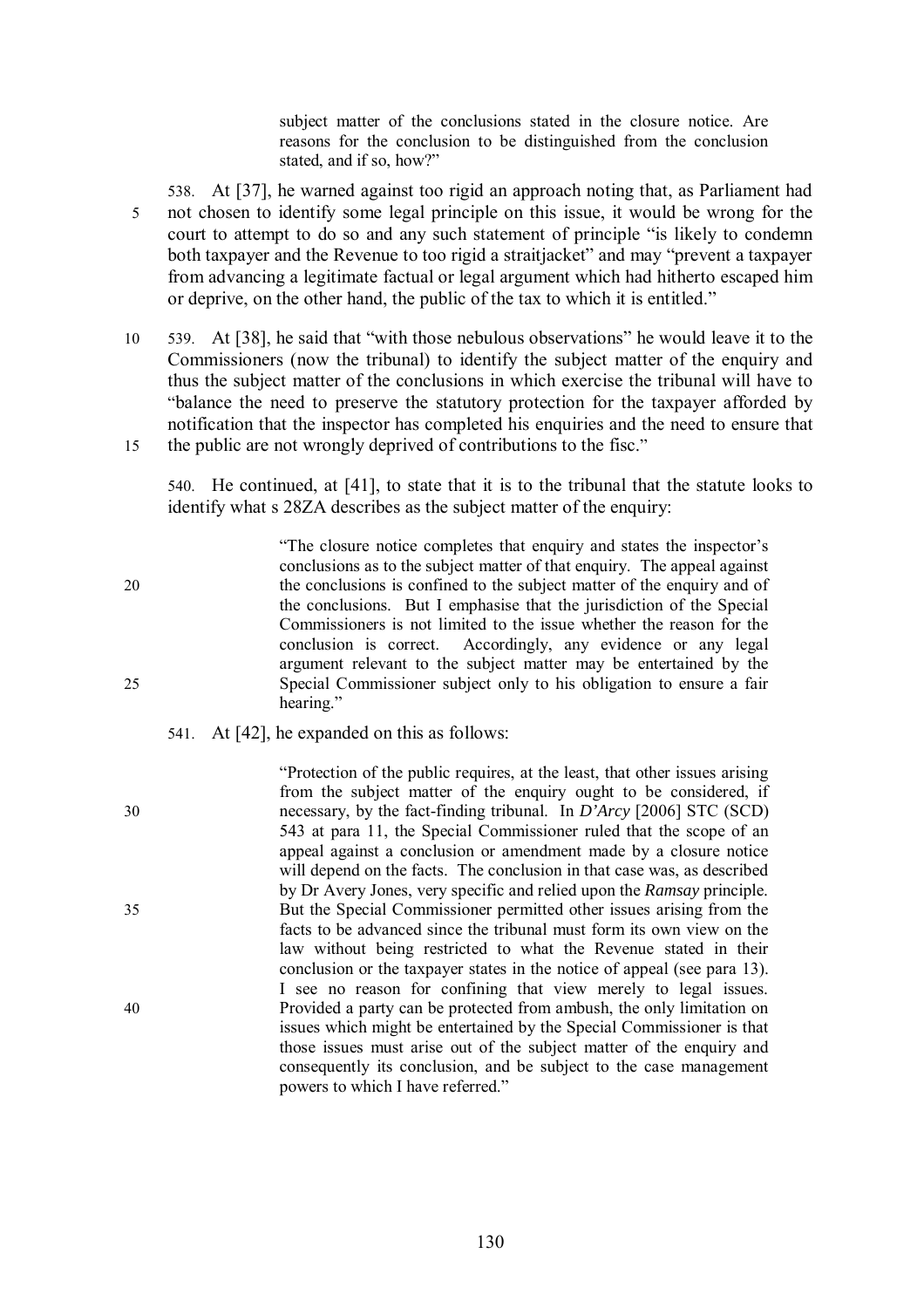542. Lord Justice Moses concluded, at [51], that the closure notice did not of itself allow so restricted a view of the subject matter of the appeal as had been decided by Henderson J. Whilst "it did refer to previous correspondence which clearly focused on section 45(4), the closure notice itself was in plain terms a refusal of the claim for 5 relief under section 45".

543. In the Supreme Court, Lord Walker, at [15], approved Henderson J's comments at [113], [115] and [116] of his judgment noting that he had reached his conclusion "despite having correctly made" those observations. He then referred, at [16], to the comments of Moses LJ, at [32] and [41] of his decision, concluding, at [17], that there 10 was "little if any difference" between the majority of the Court of Appeal and Henderson J as to the principles to be applied; the difference was as to the application of those principles. He preferred the approach of Moses LJ.

544. Lord Walker cautioned, at [18], against the decision being taken as encouragement to draft every closure notice in wide and uninformative terms 15 although, "if, as in the present case, the facts are complicated and have not been fully investigated, and if their analysis is controversial, the public interest may require the notice to be expressed in more general terms". As both Henderson J and the Court of Appeal observed, unfairness to the taxpayer can be avoided by proper case management during the course of the appeal. He noted that similarly, Dr Avery Jones 20 observed in *D'Arcy v HMRC* [2006] STC (SCD) 543, para 1:

"'It seems to me inherent in the appeal system that the tribunal must form its own view on the law without being restricted to what the Revenue state in their conclusion or the taxpayer states in the notice of appeal. It follows that either party can (and in practice frequently 25 does) change their legal arguments. Clearly any such change of argument must not ambush the taxpayer and it is the job of the Commissioners hearing the appeal to prevent this by case management.'"

- 545. Lord Hope said, at [83], that, as the right of appeal under the relevant provision 30 is against the conclusion stated in or amendment made by a closure notice, "it is desirable that the statement by the officer of his conclusions should be as informative as possible". He noted that the closure notice was in very bald terms and whilst "the statute does not spell out exactly what it means by the words 'his conclusions' … taxpayers are entitled to expect a closure notice to be more informative".
- 35 546. He continued, at [84], that such notices "are seldom, if ever, sent without some previous indication during the enquiry of the points that have attracted the officer's attention. They must be read in their context." In that case, as the officer drew attention to his previous indications and sent a covering letter which cast further light on the approach, he did not think that it was unfair to the taxpayers to hold that the
- 40 issue as to their entitlement to allowances should be examined as widely as may be necessary to determine whether they are indeed entitled to what they have claimed. Furthermore:

"while the scope and subject matter of the appeal will be determined by the conclusions and the amendments made to the return, s 50 of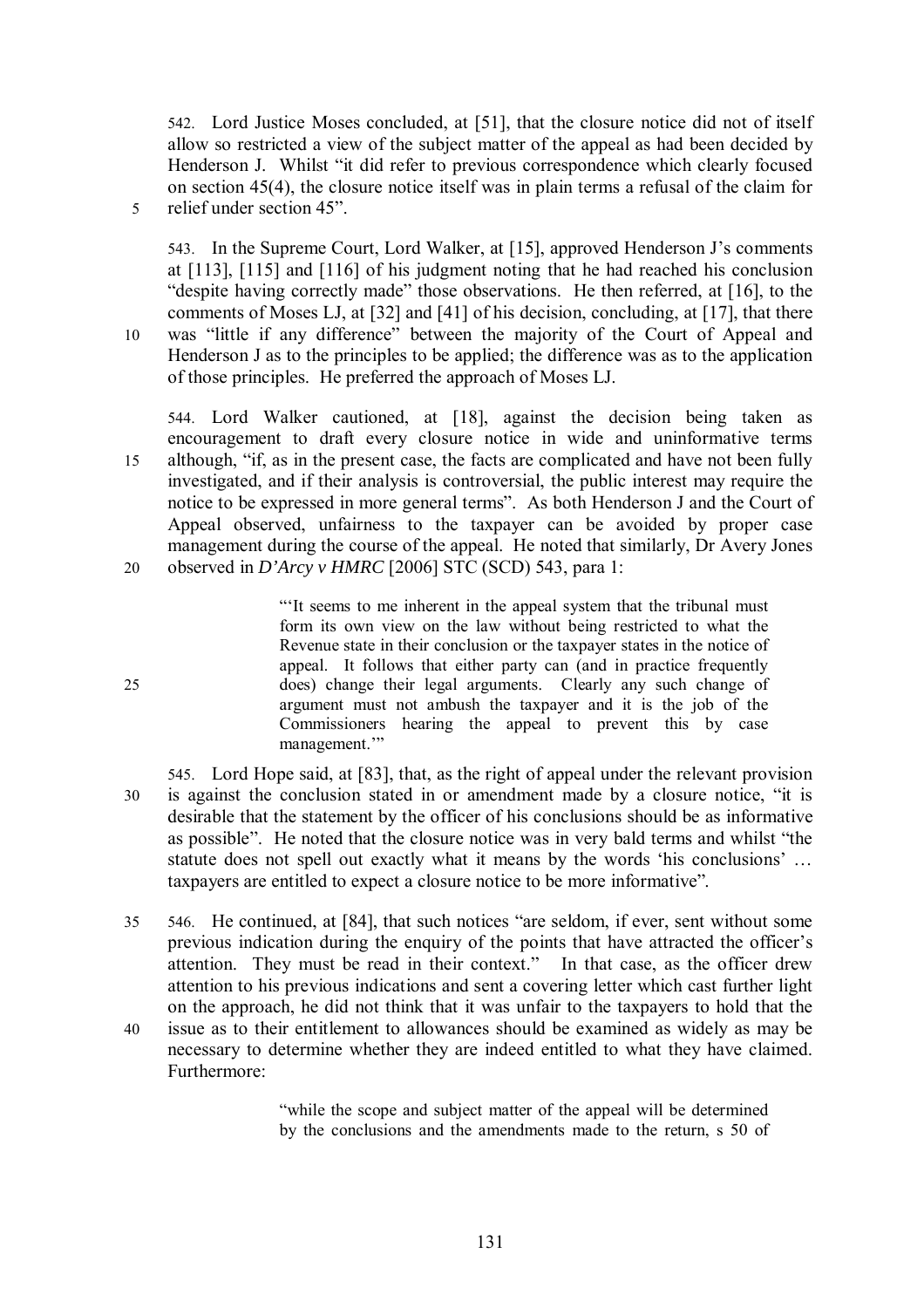TMA does not tie the hands of the commissioners (now the Tax Chamber) to the precise wording of the closure notice when hearing the appeal."

547. In *Fidex,* the issue was whether under a complex scheme, the appellant had 5 generated an allowable loss of nearly  $\epsilon$ 84 million where Fidex sought to obtain the benefit of a specific rule in the loan relationship provisions (para 19A in the relevant provisions). In their closure notice, HMRC referred only to their argument on that provision but later sought to argue that the debit was not allowable under a different provision in the loan relationship rules. It was held that the tribunal was right to 10 conclude that the subject matter of the enquiry/the closure notice and of the review related to the admissibility of the debit claimed and that the new argument could be raised as an additional ground upholding that conclusion.

548. In setting out a comprehensive review of *Tower MCashback*, Kitchin LJ noted, at [43], that the appellant drew attention to the use by Moses LJ in his judgment of the 15 phrase "the subject matter of the enquiry" but, at [44], that he did not think Moses LJ had meant to expand the permissible scope of an appeal in his use of this phrase beyond that contemplated by Henderson J nor did he understand the Supreme Court to have sanctioned any such expansion. In his view, Moses LJ was, "doing no more than explaining that the closure notice must be considered in context and in light of the 20 enquiry that preceded it".

549. He concluded, at [45], that the principles to be applied are those set out by Henderson J as approved by and elaborated upon by the Supreme Court which, so far as material to that appeal, may be summarised in the following propositions:

"i) The scope and subject matter of an appeal are defined by the 25 conclusions stated in the closure notice and by the amendments required to give effect to those conclusions. ii) What matters are the conclusions set out in the closure notice, not the process of reasoning by which HMRC reached those conclusions. iii) The closure notice must be read in context in order properly to 30 understand its meaning. iv) Subject always to the requirements of fairness and proper case management, HMRC can advance new arguments before the FTT to support the conclusions set out in the closure notice." 550. He noted, at [51], that in his view the Upper Tribunal had been right not to take 35 too rigid an approach as though this was a question of statutory construction. He agreed with them that "it is not appropriate to construe a closure notice as if it is a statute or as though its conclusions, grounds and amendments are necessarily contained in watertight compartments, labelled accordingly". He also thought they

had rightly emphasised that "while there must be respect for the principle that the 40 appeal does not provide an opportunity for a new roving enquiry into a company's tax return", the tribunal is not deprived of jurisdiction "where it reasonably concludes that a new issue raised on an appeal represents an alternative or an additional ground for supporting a conclusion in the closure notice". He said, at [64], that just as Lord Hope observed in *Tower MCashback*, it was not unfair to Fidex to hold that the issue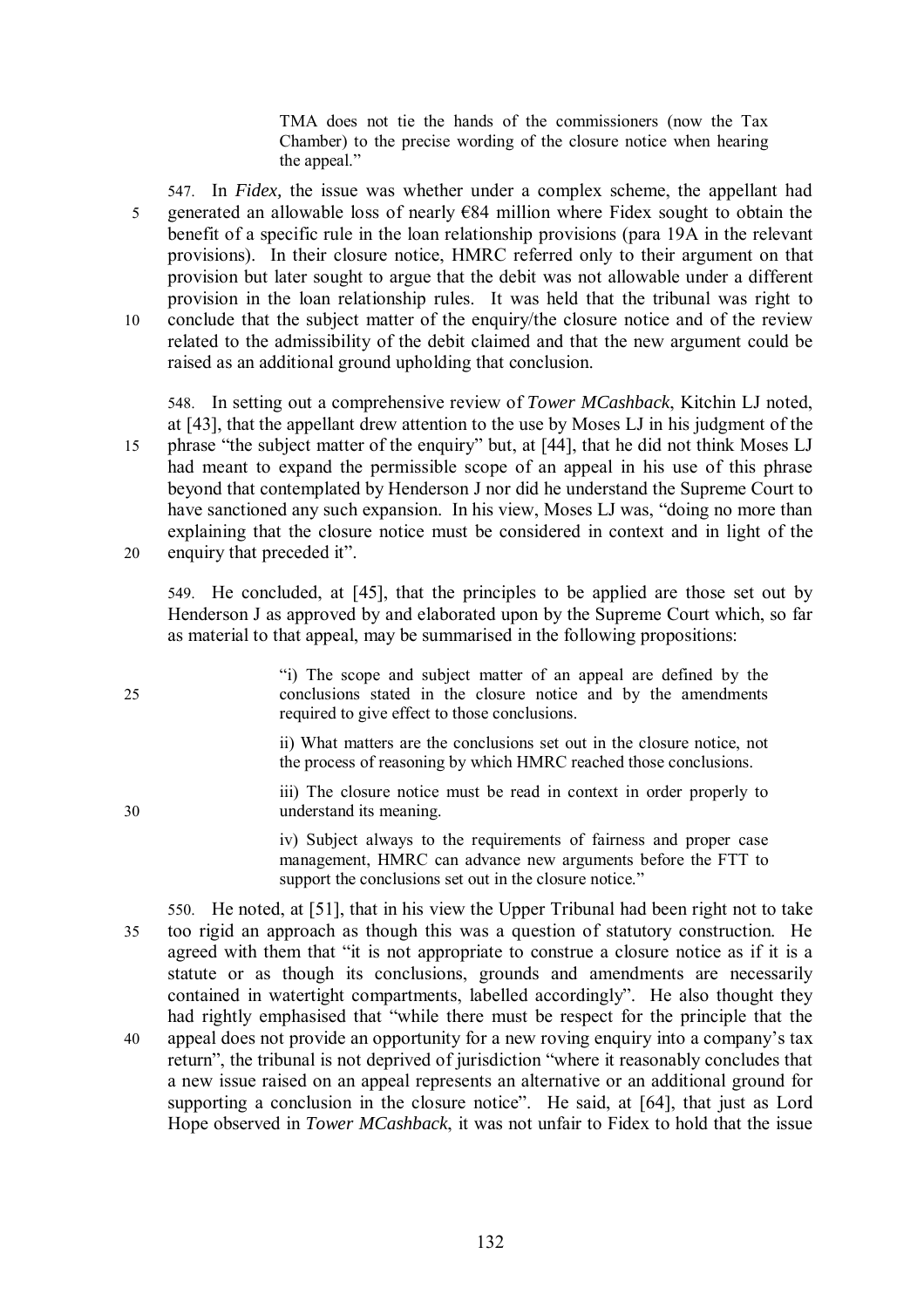as to its entitlement to the debit should be examined as widely as might be necessary to determine whether it was indeed entitled to what it had claimed.

# *Discussion on closure notice issue*

551. It is not disputed that it is clear from the principles set out in *Tower MCashback* 5 and *Fidex* that the scope of the appeal in a case such as this is to be determined essentially by the subject matter of the conclusions and amendments set out in the closure notice. As Henderson J said, in the passages from his judgment expressly approved by Lord Walker in the Supreme Court, the tribunal cannot stray beyond that. The courts have emphasised that the tribunal is not merely acting as an arbiter 10 between the parties but in the public interest in determining the correct amount of tax due. Inevitably, the exercise involves balancing the protection for the individual and the public interest in the payment of the right amount of tax. So, whilst the legislature has, as Henderson J noted, provided for the drawing of a line by reference to the subject matter of the conclusions, precisely where to draw that line, taking into 15 account this balancing exercise, is left to the tribunal to determine on the facts of the particular case.

552. We note that Lord Walker, like Moses LJ, approved the comments of Dr Avery Jones in the *D'Arcy* case that it is "inherent in the appeal system that the tribunal must form its own view on the law without being restricted to what the Revenue state in

- 20 their conclusion or the taxpayer states in the notice of appeal" and that it followed that "either party can (and in practice frequently does) change their legal arguments" although "clearly any such change of argument must not ambush the taxpayer and it is the job of the commissioners hearing the appeal to prevent this by case management".
- 553. As Lord Hope said, closure notices "must be read in their context" and section 25 50 does "not tie" our hands "to the precise wording of the closure notice" when hearing the appeal. As the Upper Tribunal said, as approved by Kitchin LJ in the Court of Appeal in *Fidex*, it is not appropriate "to carry out this exercise as though it were a matter of statutory construction or as though its conclusions, grounds and amendments are necessarily contained in watertight compartments, labelled 30 accordingly".

554. BNP argued that the statement by HMRC in the closure notice is the entirety of the subject matter of the conclusion, namely, that the price paid by the London branch for the dividend rights was not deductible. The amendment made by the exclusion of the purchase price from the tax computation as a tax deductible amount is entirely 35 consistent with this conclusion. Moreover, HMRC expressly said in the accompanying letter that they were not pursuing the s 730(3) argument.

555. BNP referred in particular to the passages from the judgment of Henderson J approved by Lord Walker in *Tower MCashback* and the summary set out by Kitchin LJ in *Fidex*. BNP asserted that, on that approach, whilst the assessment has to be 40 made in context, it is the conclusion as set out in the closure notice which is paramount. In BNP's view, Lord Justice Kitchen's fourth proposition makes it clear that the question of jurisdiction and of fairness or case management are two entirely separate questions. It is only if the tribunal has jurisdiction to hear a particular

133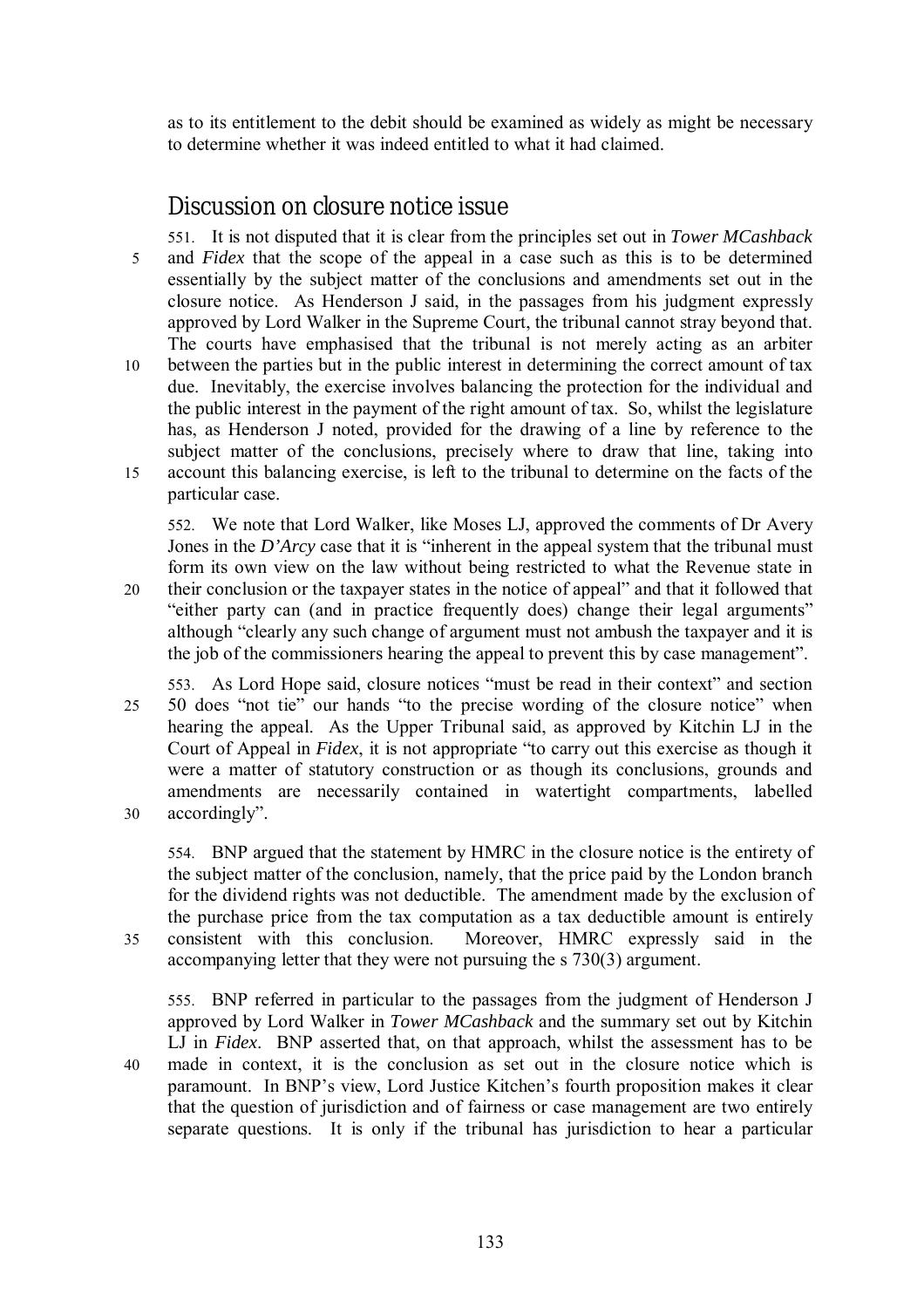argument, on the basis that it is within the subject matter of the conclusion, that any question of fairness or prejudice can arise. Questions of fairness do not arise here as that prior jurisdictional test is not satisfied.

556. HMRC argued that, looking at the issue in the broader context of the 5 correspondence, the subject matter of this appeal is the tax efficacy of the arrangements put in place by the BNP group. Section 730(3) has always been in issue; initially this was by reference to *Ramsay* as set out in the accompanying letter and review correspondence. There is no unfairness in requiring BNP to satisfy the tribunal on the s 730 score given the public interest in ensuring the correct payment of 10 tax. The fact that this would involve altering the computations made in the closure notice is immaterial. These were produced on the basis of HMRC's primary case that

the transaction was not a trading transaction.

557. HMRC referred to the approach set out by Moses LJ in the Court of Appeal in *Tower MCashback*. They considered that Lord Walker approved not just the 15 conclusion of Moses LJ but also his reasoning. In their view, his judgment gives greater emphasis to the context, being in this case the relevant chain of correspondence leading up to the closure notice and in any review, and that this is not a question of arid construction. Moreover, it is clear that the public interest in the right amount of tax being paid is relevant to the question of the tribunal's jurisdiction 20 as regards the very scope of the appeal as well as to case management issues of

fairness.

558. They noted that the argument HMRC wish to raise does not raise any new issue of fact but is purely a question of law. Lord Walker suggested in *Tower MCashback* that, as is consistent with the tribunal's duty to determine the correct amount of tax, 25 the tribunal cannot be confined to whatever the parties have said about the correct legal interpretation of a particular provision. In determining the subject matter of this appeal, it is not possible to separate the sale of the right to the dividends from the purchase of those rights. The appellant has to show that this was a trading transaction by reference to both limbs of the transaction. The appellant's scheme hinges, 30 assuming this was a trading transaction, on the proceeds of the sale not being taxable under s 730(3). That is a pure question of the construction of s 730 as a question of law. It arises out of exactly the same facts which justify, on the appellant's case, treating the expenditure on the acquisition of the dividend rights as trading expenditure. From the correspondence, it is clear that the grounds of dispute put by 35 HMRC related to both limbs of the transaction.

559. We note that the parties seem to suggest that there is a difference in approach between Henderson J and Moses LJ and as to whether the Supreme Court was fully endorsing the comments of Moses LJ. As raised in *Fidex*, Moses LJ referred several times to the need to have regard to the subject matter of the enquiry. At [41] of his 40 judgment, he said that the tribunal must have regard to "the subject matter of the enquiry" as "the closure notice completes that enquiry and states the inspector's conclusions as to the subject matter of that enquiry". The only limitation, as he continued at [42], on what might be entertained "is that those issues must arise out of the subject matter of the enquiry and consequently its conclusion".

134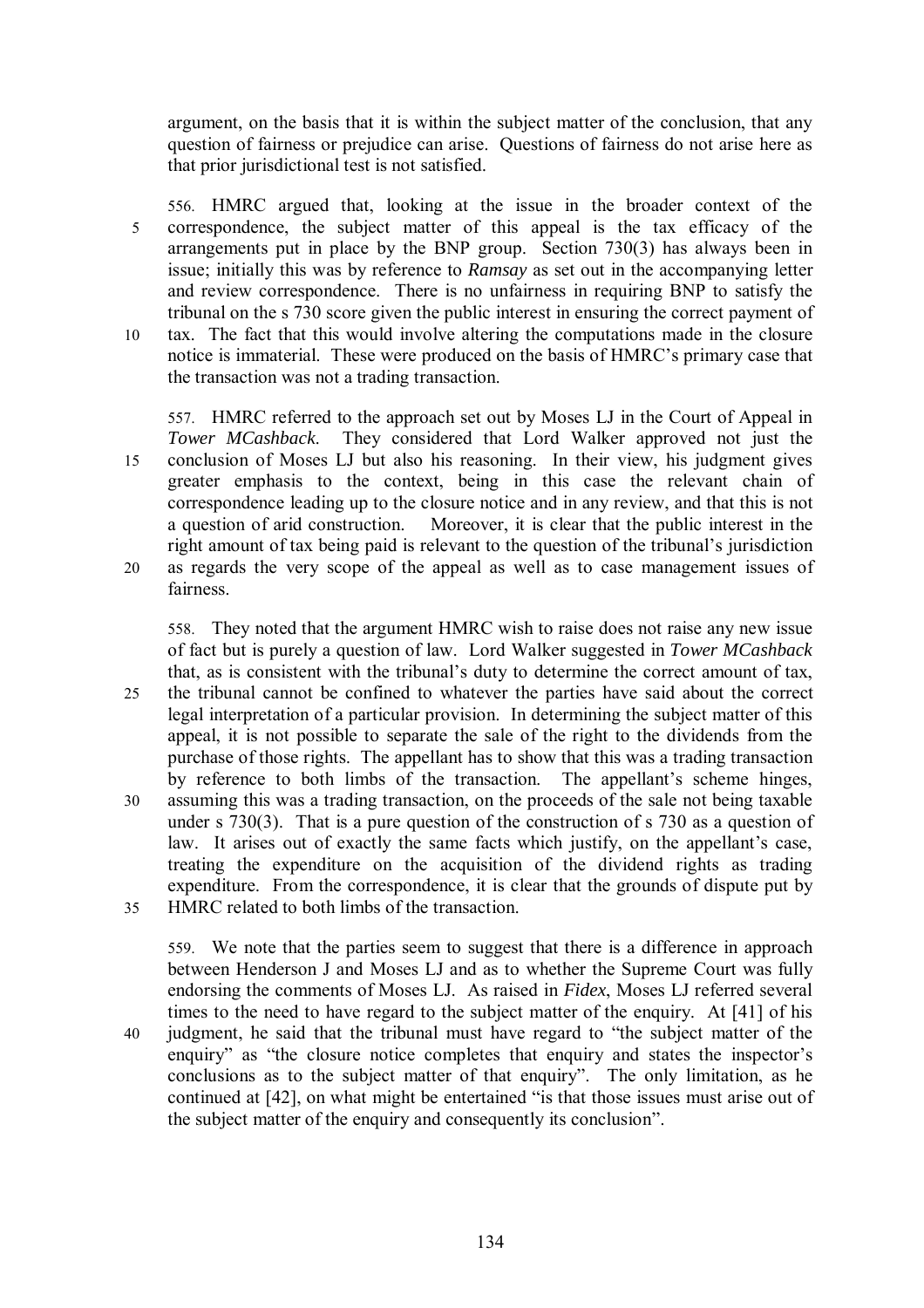560. As Kitchin LJ said in *Fidex*, it does not seem, however, that Moses LJ intended to broaden the scope of the exercise beyond that described by Henderson J nor did he consider that the Supreme Court sanctioned any such extension. We note that Moses LJ was clearly of the view that the context of the subject matter of the enquiry may be 5 highly relevant but, in each case, he focussed on the fact that the closure notice completes that enquiry. We take this to mean that the conclusions in the closure notice are to be informed by the subject matter of the previous enquiry, as the document bringing the enquiry to an end. This accords with the view of Lord Justice Kitchin that Moses LJ was simply doing no more than explaining that the closure 10 notice must be considered in context and in light of the enquiry that preceded it. That Henderson J regarded context as relevant is inherent in his decision, which was essentially based on what was said in the surrounding correspondence, as limiting the scope to s  $45(4)$ .

561. In broad terms, as is clear from the amendment made by the closure notice and 15 the related correspondence, the matter in dispute was whether the transaction had created an allowable trading loss of over £91 million which could then be surrendered by way of group relief. The amendment made by HMRC wiped out the claimed loss and produced a profit. This was achieved by HMRC adding back into the computation the amount of just over £149 million spent by the London branch on 20 acquiring the dividend rights. The issue is essentially whether the statement in the closure notice, that the amount spent on the dividend right was not deductible, represents the entirety of HMRC's conclusion or is merely an argument or grounds for some broader conclusion.

562. Having regard to the context in which the closure notice was issued and, in 25 particular, the statements in the accompanying letter, we agree with HMRC that it is clear that the factual scope of the matter in dispute when the closure notice was issued was not confined to the purchase side of the transaction only. Indeed, as HMRC argued, by its very nature the scope of the subject matter cannot be so confined.

563. HMRC concluded in the accompanying letter that the purchase and sale of the 30 dividend rights should both be disregarded for taxation purposes. As the taxpayer's computation did not take into account the sales proceeds, the adjustment required was to add back in the purchase price. The rest of the letter sets out the grounds for that conclusion being (a) that the purchase and sale was not a trading transaction (on the authority of *Lupton*) and (b) alternatively that, as a matter of purposive statutory 35 construction, on a realistic view of the facts, the purchase and sale of the dividend rights by the London branch was to be disregarded (the *Ramsay* argument). Under the *Ramsay* argument their view was that, on a purposive construction of s 730, the terms of s 730 (3) were never engaged as there was no question of double taxation (as set out in further detail above). Whilst we find HMRC's *Ramsay* argument somewhat 40 difficult to follow, it is clear that they were basing it, whatever the merits of the argument, on their interpretation of a purposive approach to the construction of s 730, including s 730(3), albeit that their view was that the provision was simply not engaged.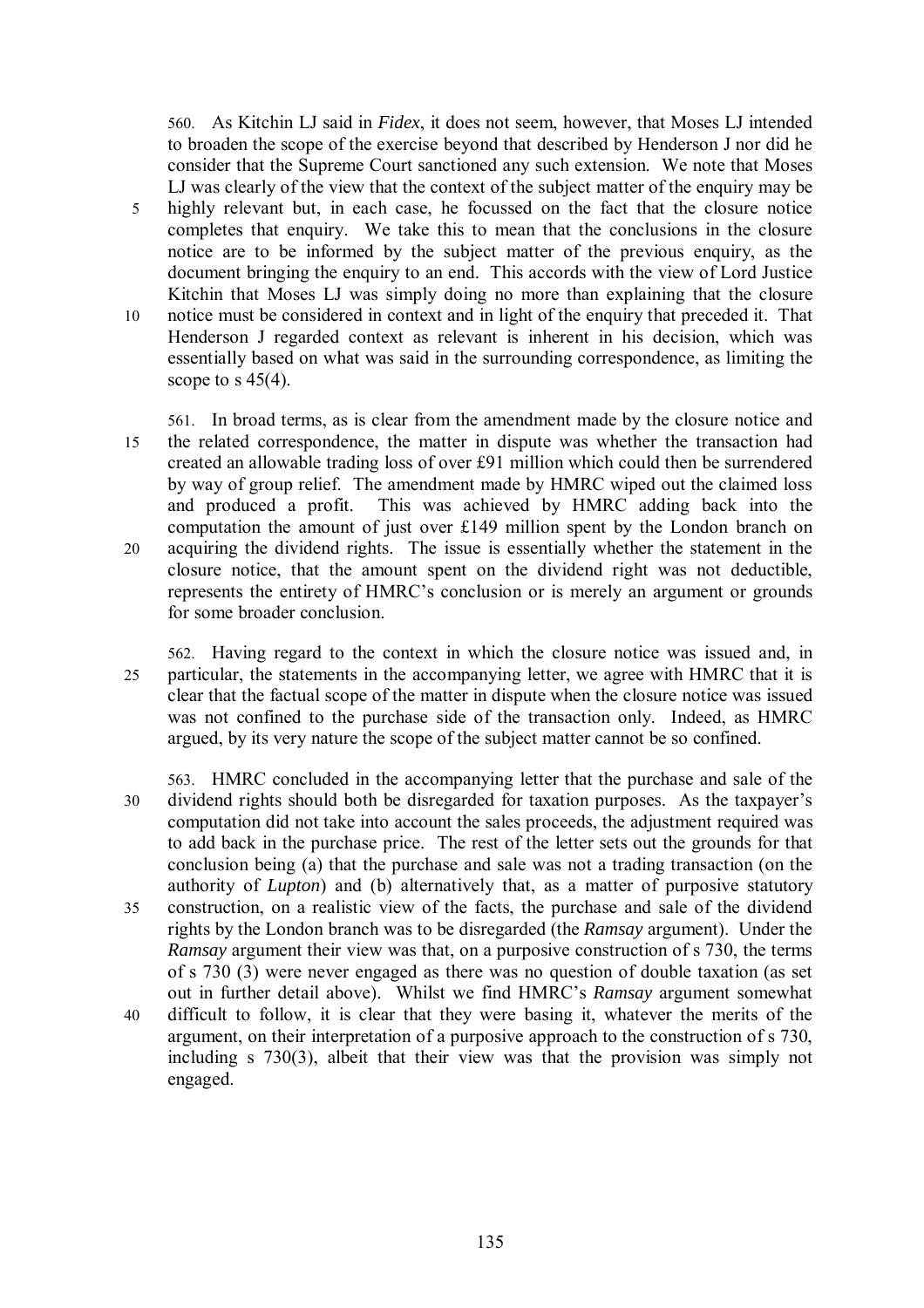564. It is clear from this correspondence that the focus of HMRC's enquiry and of the conclusion they then reached was on whether the transaction, being the purchase and sale of the right to the dividends by the London branch, resulted in an allowable trading loss of over £91 million as the London branch claimed. At the point when the 5 closure notice was issued, they had two reasons for asserting that it was not, both of which looked at the taxation of the transaction in its entirety.

565. On that basis, we do not regard the conclusions or amendment set out in the closure notice, as assessed according to the context of the enquiry and related correspondence, to be confined to the narrow point that the London branch was not 10 entitled to a tax deduction for the price paid for the dividend rights. Looked at in context, HMRC concluded the enquiry by taxing the transaction as though it were not a trading one or as though it is to be disregarded for fiscal purposes.

566. The result, in each case, is that there is no trading loss. The mechanics of denying the loss were to add back into the computation the price paid by the London 15 branch for the acquisition of the dividend rights. In our view, the argument that s 730(3) does not operate, as BNP asserted, to exclude the proceeds of the sale of the transaction from the corporation tax computation, is simply another argument which supports the conclusion that the transaction has not created an allowable loss. The fact that a different mechanic would be needed to achieve that result, if the argument

20 were to succeed, by adding the proceeds of sale into the computation is immaterial given that the overall result would be the same.

567. Given that, in our view, this argument can be raised within the scope of the conclusions embodied by the closure notice as interpreted in its context, the only remaining considerations are case management ones such as avoiding any ambush.

- 25 However, there is no such concern in this case. The appellant has had sufficient time to consider this argument and indeed it does not raise any argument to the contrary. We also note that we do not consider that, as a matter of principle, there can be any difference between the raising of a wholly new argument and the reviving of an argument that had been raised but dropped. In each case, having decided that it is 30 within the tribunal's jurisdiction to hear the argument, the only considerations
- preventing it from being heard would be case management ones.

# **Section 730 issue**

568. We turn finally to the substantive issue on the application of s 730(3). Essentially, the issue is whether s 730(3) applies to prevent the proceeds from the sale 35 of the right to the dividends from being taxed in the hands of the London branch.

569. Section 730 had its roots in s 24 of the Finance Act 1938 which, as was common ground, was enacted in response to the decision of the Court of Appeal in *IRC v Paget* 21 TC 677. In that case, it was held that the proceeds of sale of interest coupons on bonds held by Miss Paget as investments were not taxable as income.

- 40 The provisions were anti-avoidance measures designed to prevent investors alienating rights to interest on securities (whilst retaining the securities themselves), normally
	-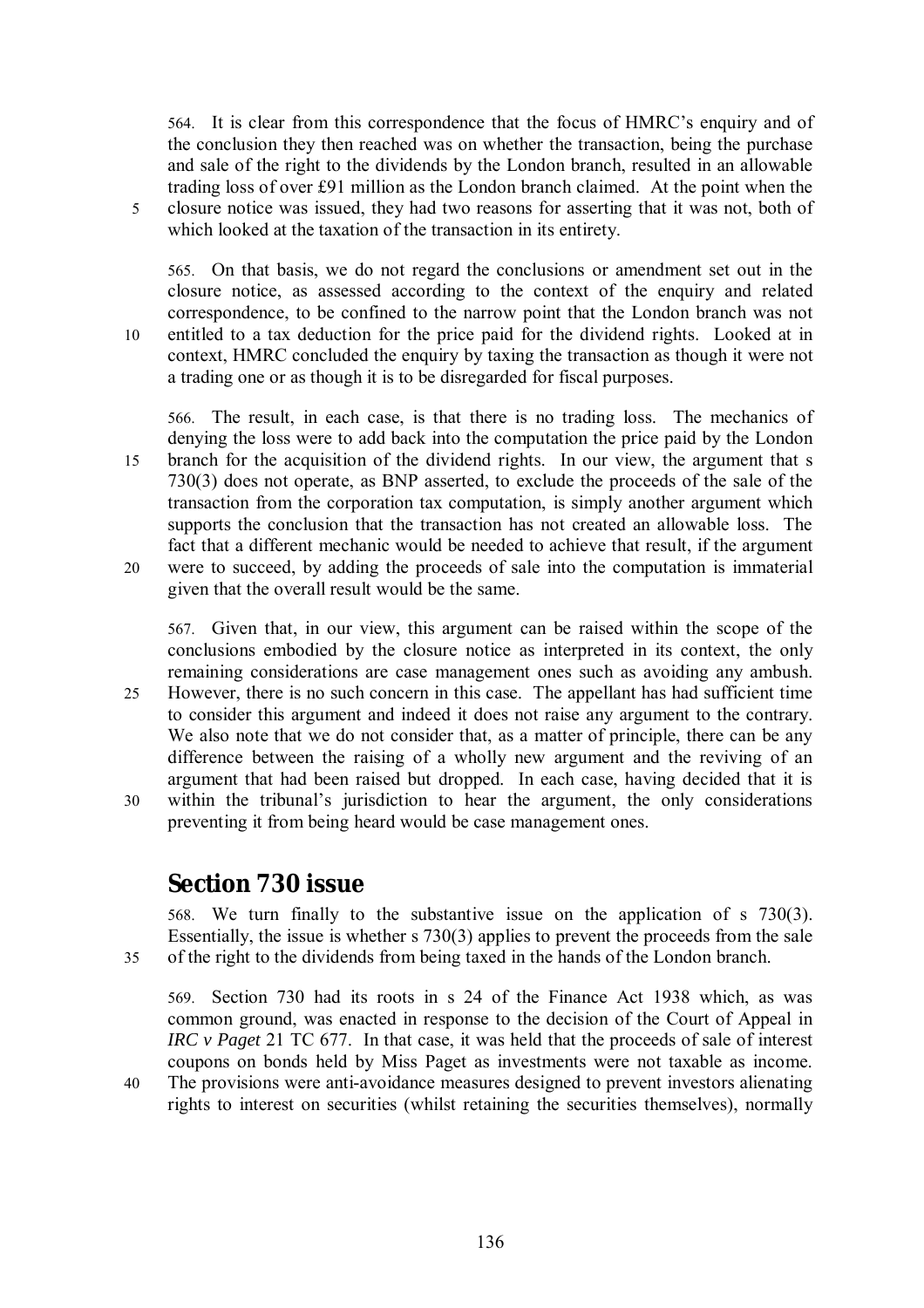for a capital sum, thereby avoiding the charge to income tax, which would be imposed on the receipt of the interest itself.

570. That this was the intention behind s 730 is acknowledged in the explanatory notes to the draft legislation which, when subsequently enacted (as para 2 of Schedule 5 7 to the Finance (No 2) Act 2005), made a number of changes to s 730 to produce the version in force when the transaction took place (the "**applicable version**"). The notes state:

"Section 730 ICTA 1988 prevents avoidance of tax where a person sells or transfers the right to income from a security without selling or 10 transferring the security itself. It reverses a court decision in the 1930s that the proceeds of sale of such income were not taxable."

## *Provisions of s 730*

571. We have set out below the full text of the applicable version and highlighted the main differences with the version which was in force immediately before that (the 15 "**preceding version**"), by including the previous wording in the applicable version in italics.

"730 Transfers of rights to receive distributions in respect of shares

| 20 | (1) Where in any chargeable period the owner of any shares<br>[securities] ("the owner") sells or transfers the right to receive any<br>distribution [interest] payable (whether before or after the sale or<br>transfer) in respect of the shares [securities] without selling or<br>transferring the shares [securities], then, for all the purposes of the Tax<br>Acts, that distribution [interest], whether it would or would not be<br>chargeable to tax apart from the provisions of this section $-$ |  |
|----|--------------------------------------------------------------------------------------------------------------------------------------------------------------------------------------------------------------------------------------------------------------------------------------------------------------------------------------------------------------------------------------------------------------------------------------------------------------------------------------------------------------|--|
| 25 | (a) shall be treated as [shall be deemed to be] the income of the owner<br>or, in a case where the owner is not the beneficial owner of the shares<br>[securities] and some other person ("a beneficiary") is beneficially<br>entitled to the income arising from the shares [securities], the income<br>of the beneficiary, and                                                                                                                                                                             |  |
| 30 | (b) shall be treated as [shall be deemed to be] the income of the owner<br>or beneficiary for that chargeable period, and                                                                                                                                                                                                                                                                                                                                                                                    |  |
|    | (c) [shall not be deemed to be the income of any other person]                                                                                                                                                                                                                                                                                                                                                                                                                                               |  |
| 35 | (2) This section does not have effect in relation to a sale or transfer if<br>the proceeds of the sale or transfer are chargeable to tax. [For the<br>purposes of subsection $(1)$ above, in the case of a sale or other<br>realisation the proceeds of which are chargeable to tax by virtue of<br>section $18(3B)$ the interest so deemed to be the income of the owner or<br>beneficiary shall be deemed to be equal in amount to the amount of<br>those proceeds.]                                       |  |
| 40 | (2AA) [This section does not have effect for the purposes of Chapter 2<br>of Part 4 of the Finance Act 1996 (loan relationships).]                                                                                                                                                                                                                                                                                                                                                                           |  |
|    | (3) The proceeds of any subsequent sale or other realisation of the right<br>to receive the distribution shall not, for any of the purposes of the Tax                                                                                                                                                                                                                                                                                                                                                       |  |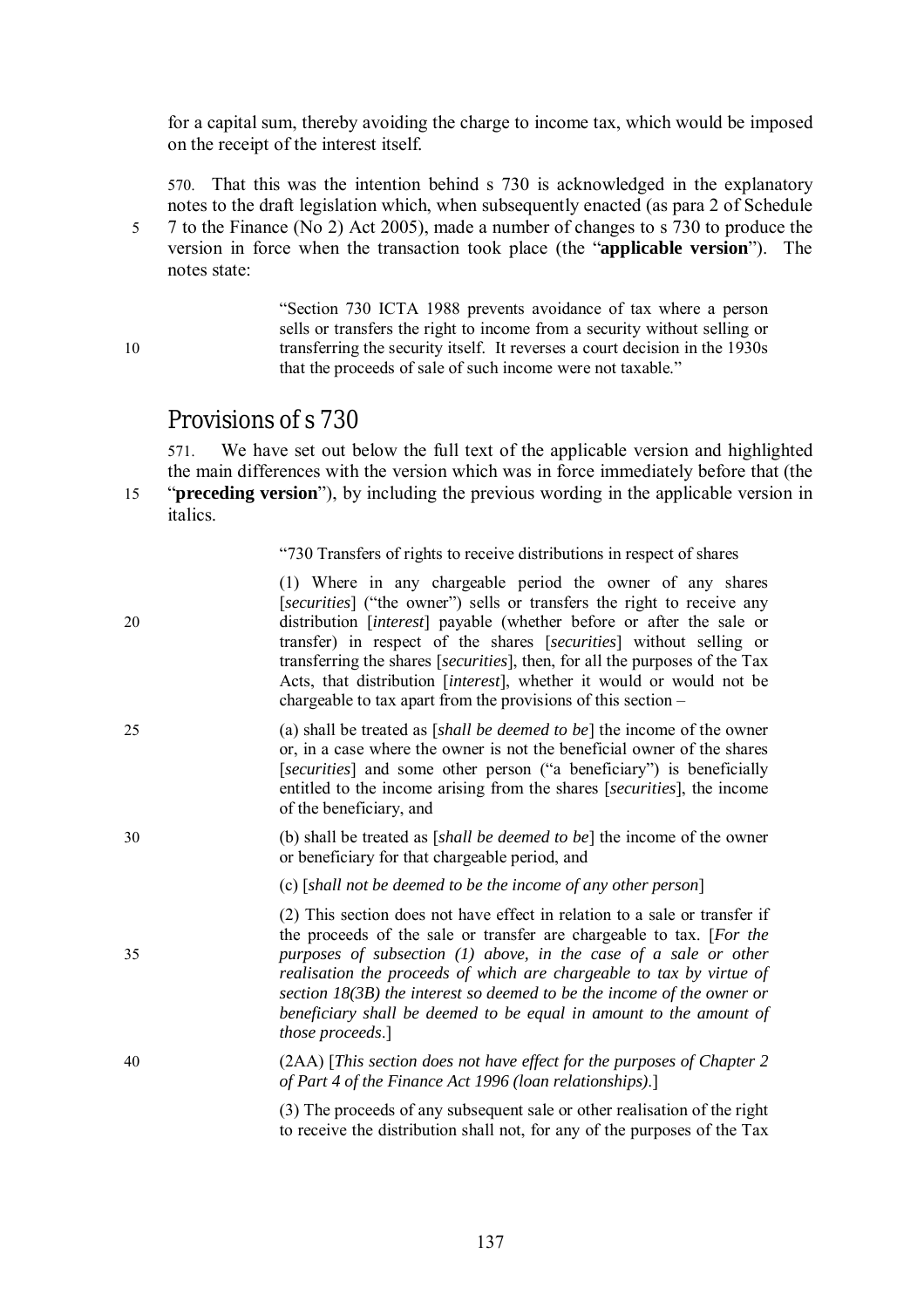Acts, be regarded as the income of the seller or the person on whose behalf the right is otherwise realised. [*Nothing in subsection (1) above shall affect any provision of this Act authorising or requiring the deduction of income tax –*

5 *(a) from any interest which, under that subsection, is deemed to be the income of the owner or beneficiary, or* 

> *(b) from the proceeds of any subsequent sale or other realisation of the right to receive that interest;*

*but the proceeds of any such subsequent sale or other realisation shall*  10 *not, for any of the purposes of the Tax Acts, be deemed to be the income of the seller or the person on whose behalf the right is otherwise realised*.]

 $(7)$  In this section –

'distribution', in relation to shares in a company, -

15 (a) has the same meaning as it has in the Corporation Tax Acts (see section 209), but

> (b) also includes any amount that would a distribution if the company paying it were resident in the United Kingdom;

> > 'shares' means shares in a company."

20 [*In this section –*

*'interest' includes dividends, annuities and shares of annuities, and* '*securities*' *includes stocks and shares.*"]

572. As highlighted above, the main changes made in 2005 to the preceding version to produce the applicable version, as explained in the explanatory notes issued at that 25 time, were as follows:

(1) The explanatory notes introduce the provisions which include the relevant changes by stating that they "close a number of loopholes and block a number of avoidance schemes disclosed under part 7 Finance Act 2004 and elsewhere... the main categories of effective schemes are 30 ones which convert interest-type income into a capital gain or an untaxed receipt."

(2) The provisions originally related to both sales of dividends/distribution and interest coupons. However, the extension of the loan relationship rules applicable to securities meant that it was 35 no longer necessary for s 730 to apply to sales of interest on securities (as set out at notes 26 and 27 of the explanatory notes). So s 730 was changed to confine its scope in the applicable version to sales of income distributions on shares/stock. Hence the amendment of the relevant definitions.

40 (3) No real explanation is given in the notes for the removal of the previous s 730(1)(c) which provided that the income distribution which was deemed to be taxable under s 730(1) was not to be deemed to be the income of any other person. It was merely stated, at note 17,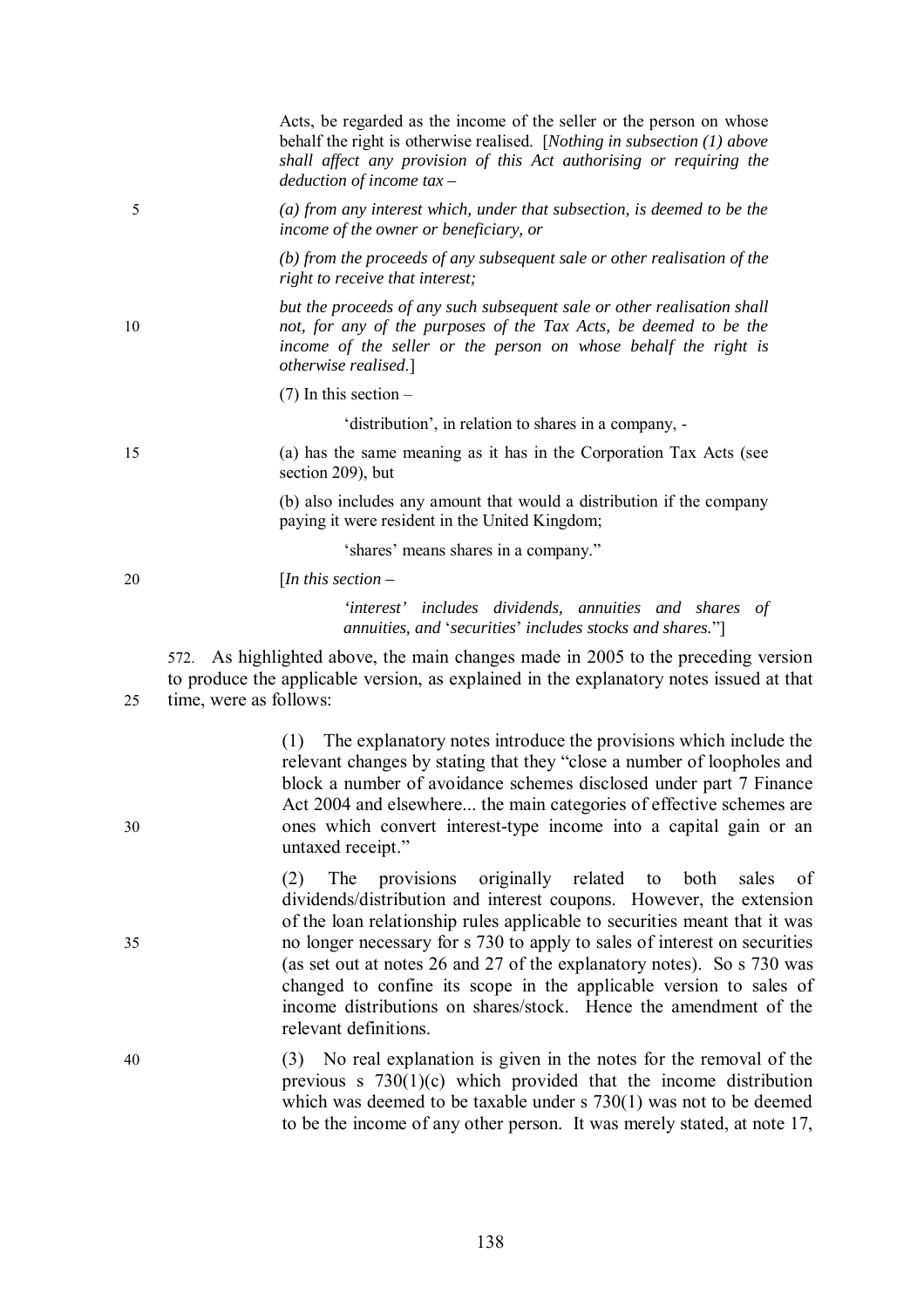that the relevant provision "removes the non-application of any tax charge on the recipient of the actual dividend."

(4) A new s 730(3) was introduced which, at 20 of the notes, was stated to be needed to "ensure that there is no double taxation on the 5 sale of coupons".

> (5) The changes from the previous wording in various places from "shall be deemed to be" to "shall be treated as" were stated in the notes to be to modernise the language.

(6) The change to sub-s (2) was stated to be to reflect changes made 10 by the Income Tax (Trading and Other Income) Act 2005 and reverse the order of priority as between other charges on the sale of coupons. The other charges referred to appear to be those under the dividend investment provisions which tax the proceeds of sale of dividends on non-UK investments in certain circumstances.

### 15 *Discussion on s 730 issue – submissions*

573. BNP did not dispute that the aim of an exercise of statutory construction is to discern what Parliament intended, but that intention has to be discerned from the words chosen and, in this case, the wording of s 730(3) is clear and unambiguous. The very broad wording clearly covers income received in the form of trading income 20 which would otherwise be taxable as such. The provision, therefore, excludes the

proceeds of the sale of the right to the dividends realised by the London branch from the scope of s  $730(1)$ .

574. BNP said that there is no indication in s 730 that it is not to apply to financial traders. On the contrary, the very broad references in sub-s (3) to "any subsequent 25 sale" of the dividend coupon and that the proceeds of any such sale are not to be regarded as the income of the person "for any of the purposes of the Tax Acts" suggest it applies to traders. The most obvious person who would fall within this is a trader and the most obvious head of charge is that on trading income. Indeed, leaving aside the provisions of s 18(3B) ICTA and Chapter 1 Part 4 ITTOIA 2005 (the 30 "**foreign dividend provisions**") to which HMRC referred, there does not appear to be any other relevant head of charge which could be in point.

575. The appellant considered that this interpretation is supported by the House of Lords' decision in *Hughes*. The issue in that case was whether trading receipts, which comprised interest income, were exempt from tax under provisions which allowed the 35 Treasury to issue securities with a condition that interest thereon "*shall not be liable to tax or super tax*" and the rule made thereunder that "*no tax shall be chargeable in respect of* ... [broadly, certain interest or dividends on certain securities belonging to non-UK residents]"*.* Lord Thankerton rejected, at [374], the argument that the relevant provisions merely exempted relevant interest paid to non-UK residents from

40 the head of charge for interest "qua interest" (under schedule D case III) and did not exclude it from being taken into account as a trading receipt in the computation of trading profits (under schedule D case I).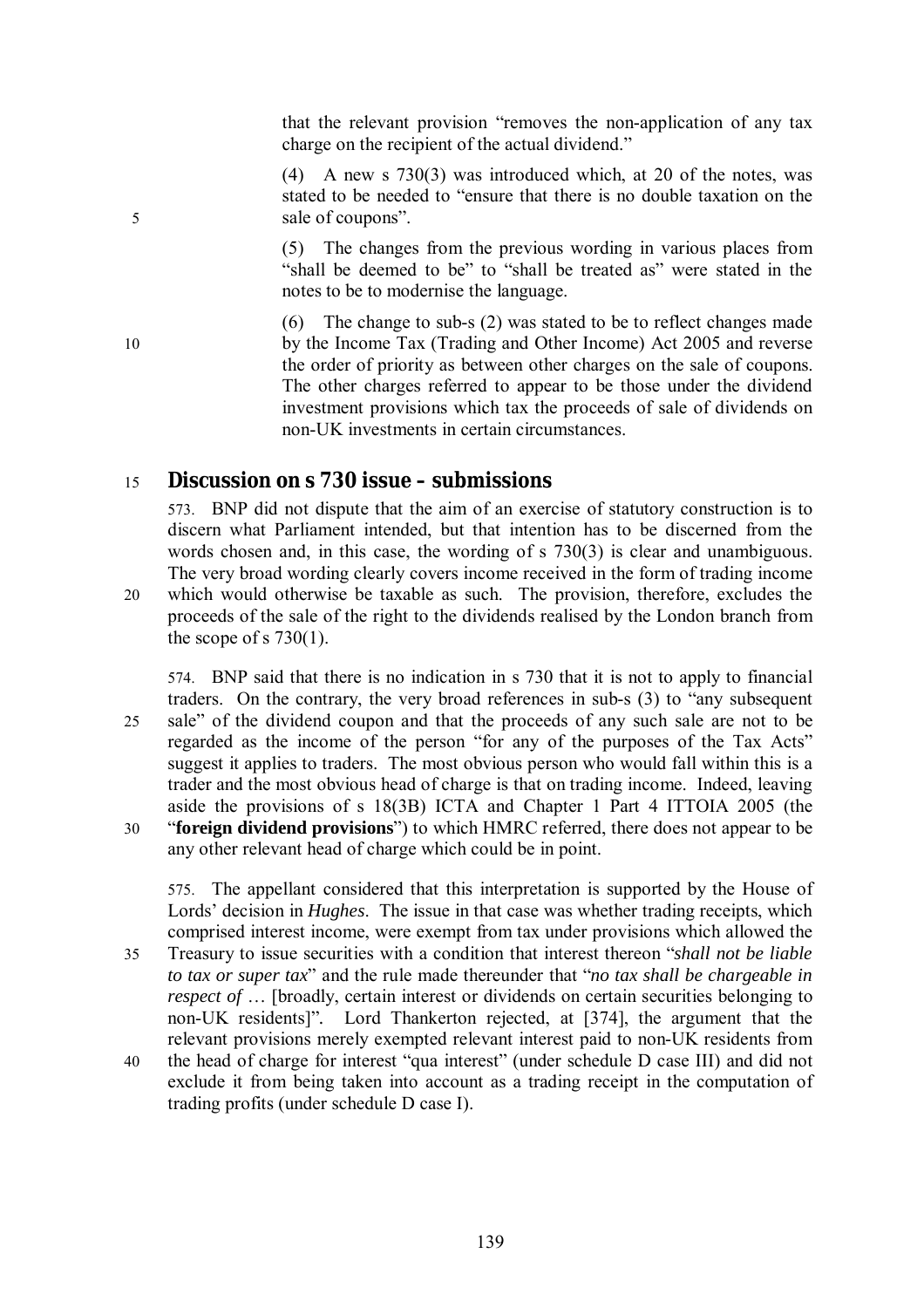576. HMRC argued that, on a purposive approach, looking at the history of the provision, as an anti-avoidance provision introduced in response to *Paget,* and the limited intended effect of the changes made in 2005, it cannot be the case that Parliament intended to create the effect that BNP's interpretation would have. It is 5 clear from the language used in the preceding version, that it would not have had that effect. BNP's approach is based on a literal and strained construction of the statutory language, without proper regard to the legislative history and purpose of the relevant provisions. Such an approach is outdated and unpersuasive in the light of the modern approach to statutory interpretation as, set out in *Barclays Mercantile Business* 

10 *Finance Ltd v Mawson* [2005] 1 AC 684 and, most recently, in *UBS AG v Revenue and Customs Commissioners & DB Group Services (UK) Ltd v Revenue and Customs Commissioners [2016] UKSC 13, [2016] 1 W.L.R. 1005* (see Lord Reed at [61]).

577. HMRC referred to the limited effect the changes to the provisions were intended to have, as set out in the explanatory notes. They noted, in particular, that the notes 15 described the purpose of the specific change to s 730(3) as being "to ensure that there was no double taxation on the sale of the coupons". They asserted that it is clear that explanatory notes may be taken into account as an aid to construction from the case of *R v Montila* [2004] 1 WLR 3141 where the House of Lords, at [35], approved what Lord Steyn said in *Westminster City Council v National Asylum Support Service* 20 [2002] UKHL 38.

578. In HMRC's view it is clear that, as both the explanatory notes and statutory language reveal, s 730 is not addressing the situation where any proceeds fall within the computation of a trader's trading profits. It is aimed at cases where a sale of the right to future dividends would, absent s 730(1), give rise to a capital receipt and 25 where it is, therefore, appropriate to treat the full amount of the dividend comprised within the coupon as the income (not merely a trading receipt) of the relevant person (under s 730(1)).This is not necessary as regards a financial trader, for whom the proceeds of any sale of the distribution would constitute a trading receipt in any event. The provision in sub-s (2), that s 730 is not to apply where the proceeds of a sale or

30 transfer are chargeable to tax, is broad enough to cover proceeds comprising receipts which are brought into account in computing a trader's taxable income. As noted, the purpose of s 730(3) was to avoid double taxation in this situation but there is no such concern where the re-seller is a financial trader.

579. The wording of the provision does not, as BNP asserted, indicate that sub-s (3) 35 is intended to apply to traders; investors also purchase and subsequently sell financial instruments. On the contrary the "proceeds of sale" on the sale by a trader of a right to a distribution would not normally be regarded as "the income" of the trader but simply as a receipt that is taken into account in computing that income, after deduction of expenses. Accordingly, the inference is that sub-s (3) applies only where 40 a subsequent sale is not by way of trade but the proceeds would otherwise be treated as taxable income arising to the seller, such as under the foreign dividend provisions. The function of s 730(3) is simply to prevent those charges arising.

580. HMRC referred in particular to the use of the term "the income" of the subsequent seller as indicating that sub-s (3) simply does not apply where a person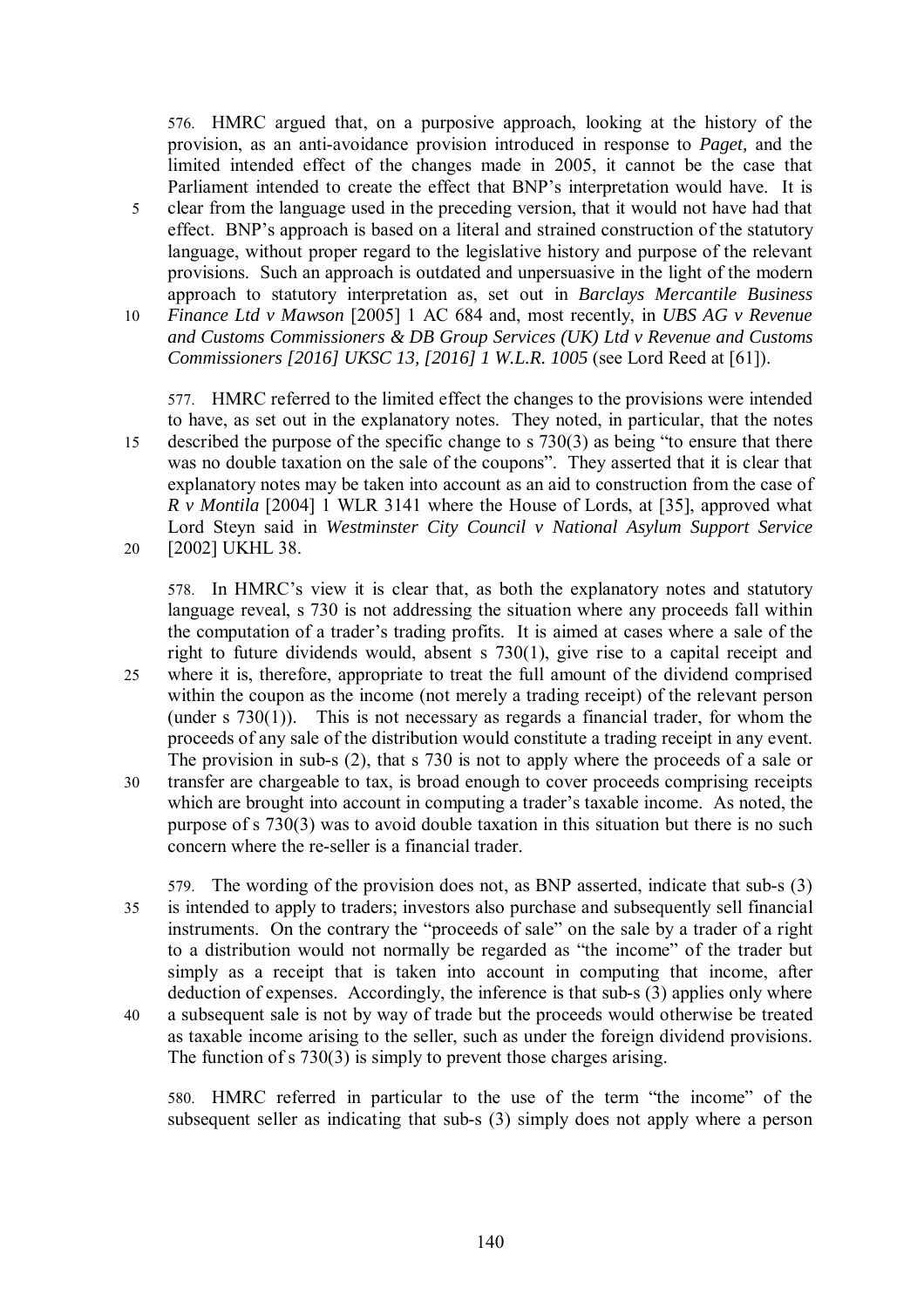receives a trading receipt as opposed to pure income profit. HMRC noted that Parliament did not use the broader wording that the proceeds of any subsequent sale cannot be "chargeable to tax" (the language used in sub-s (2)). The principle that a trading receipt is not "income" is well established in the UK tax code; it is only the 5 overall profit of a schedular computation which is treated as income under the Tax Acts (as Hoffmann J held in *George Wimpey International Ltd v Rolfe (Inspector of Taxes)* [1989] STC 609 at 615). The distinction between income and income receipts has long been recognised in respect of coupons/dividends and financial traders. This was a point made by Lord Romer in the *Paget* case itself and also in *Cenlon Finance* 

10 *Co Ltd v Ellwood (Inspector of Taxes)* [1962] AC 782 (per Lord Reid at 795).

581. HMRC regarded the decision in *Hughes* as of no assistance to the appellant. They noted that the wording used in the relevant provisions was very different to that in sub-s (3); it stipulated either that the interest would not be "liable to tax" or that "no tax shall be chargeable" in respect of interest. Moreover, it was found that the 15 legislation in issue clearly manifested an intention on Parliament's part to exempt the interest from income tax (the purpose being to encourage non-residents to invest in gilts). *Hughe*s, therefore, provides no help in the construction of this provision given the different wording and purpose of the legislation in issue.

582. In HMRC's view their interpretation is supported by the more recent authority 20 of the Court of Appeal's decision in *Vojak (Inspector of Taxes) v Strand Options & Futures Ltd* [2003] EWCA Civ 1457 [2004] STC 64 ('*Strand Options*'). In that case, the dispute was whether s 208 ICTA 1988 provided an exemption from corporation tax on chargeable gains. Section 208 stated:

"208 Except as otherwise provided by the Corporation Tax Acts, 25 *corporation tax shall not be chargeable on dividends and other distribution*s of a company resident in the United Kingdom, nor shall any such dividends or distributions be taken into account in computing income for corporation tax."

583. The dispute was whether the wording that corporation tax "shall not be 30 chargeable on … distributions" applies only where the distribution is a pure income receipt or also where it is included as part of a chargeable gain. The court agreed with HMRC that the words "chargeable on … distributions" suggest a tax which is directly charged on dividends/distributions as such, rather than charged only indirectly when the income is included in and is part of the computation of a taxable amount. They 35 said this was reinforced by the contrast with the second part of s 208, which refers specifically to dividends or distributions being "taken into account in computing income". In a capital gains context, the distribution is not directly the subject of tax, but is one element taken into account in computing the chargeable gain. If it had been intended to exclude it from the capital gains computation, it would have been "more 40 natural to do so by including a specific reference to chargeable gains in the second part of s 208..."

584. In HMRC's view, there is a strong analogy between the reasoning in *Strand Options* and their position in this case. As in that case, there is a distinction to be drawn between the taxability of the dividend/distribution as pure income and as one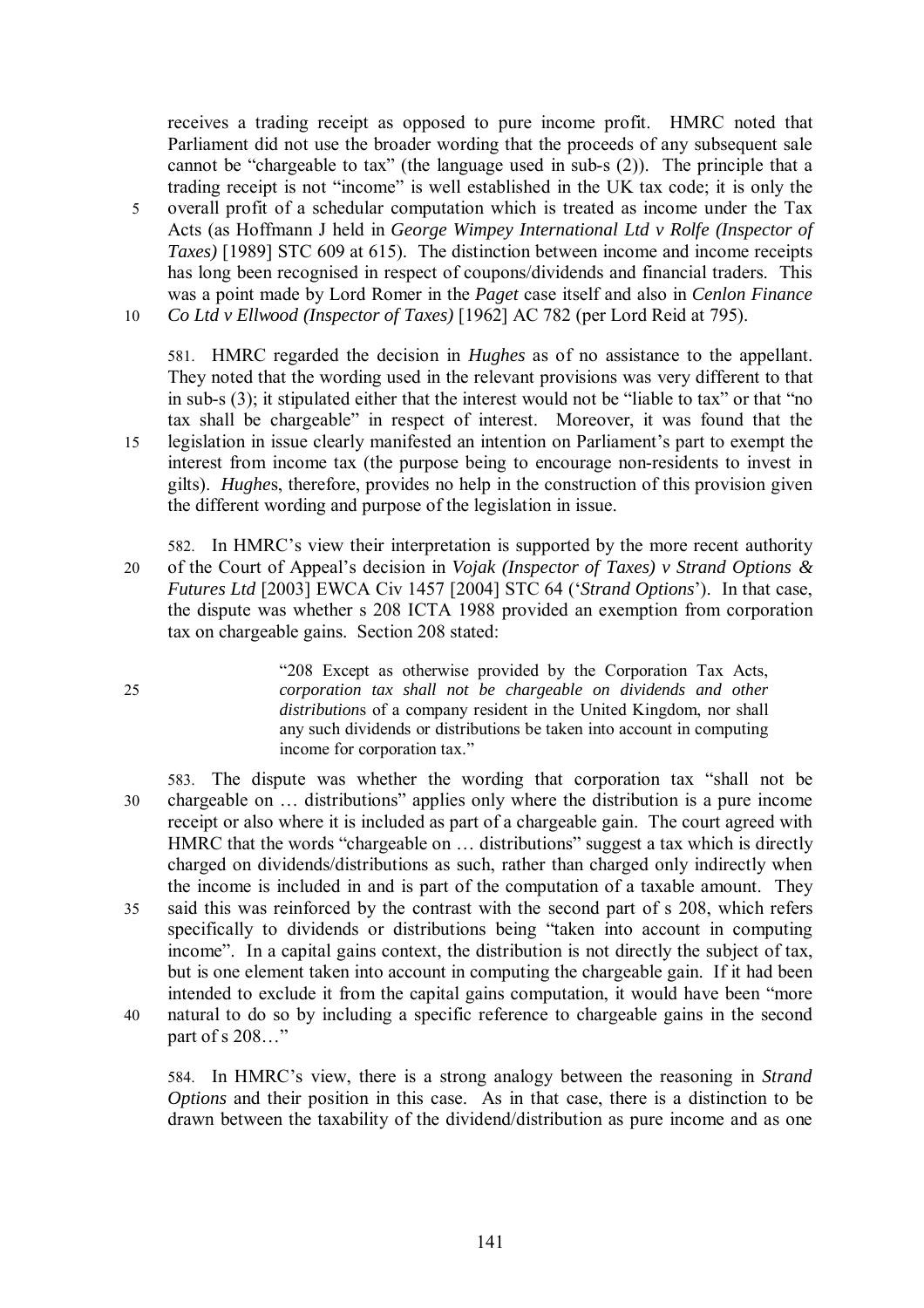element of the overall computation of a trader's profits. That the legislature has stated that the relevant proceeds shall not be regarded as "*the income*" of the relevant person and has not used the broader formula, that they are not to be taken into account in computing income, clearly indicates that the provision only applies to prevent them 5 being taxable as income as such. It does not prevent such proceeds from being brought into account as one element in a trader's overall trading income computation under schedule D case I. Had that been the intention, the legislature could have used the broader formula (as in the second part of s 208) but has not done so.

- 585. HMRC also noted that, in *Strand Options*, the Court of Appeal rejected the 10 taxpayer's reliance on the *Hughes* case. At [19], Carnwath LJ said he did not find this a helpful authority in the present context as, as the Judge had said in the High Court, "the Court's interpretation of completely different tax statutes, relating to different subject matter and dating from a completely different era, can only be, at best, of marginal assistance in the interpretation of TA 1988 s 208."
- 15 586. BNP countered that the history of s 730 cannot be of material assistance given it has undergone substantial changes, including major changes from the preceding version to the applicable version. Moreover, whilst s 730(1) is an anti-avoidance provision (which in effect deals with future Miss Pagets), sub-s (3) itself is concerned with avoiding double taxation as regards a person who purchases the relevant 20 distribution rights and sells them on.

587. BNP noted that, on HMRC's interpretation, s 730(3) would be limited to apply solely to non-dealers in coupons who purchase and subsequently sell rights to distributions on shares in foreign companies by way of investment (on the basis it applies only where the foreign dividend provisions apply). If that was really what the 25 draftsman of sub-s (3) intended, the provision could simply have said so. The draftsman must have been aware of the foreign dividend provisions as they were specifically referenced in the preceding version (see the previous sub-s (2)). It appears, therefore, that the draftsman chose to express sub-s (3) in the widest possible terms.

- 30 588. BNP asserted that HMRC's position, that sub-s (2) is broad enough to exclude traders from the scope of s 730(1) (on the basis that in their hands "the proceeds of the sale or transfer are chargeable to tax") but that such traders are not within sub-s (3), is inconsistent. Both sub-sections concern the taxability of the proceeds of sale; if traders come within the ambit of sub-s 2, they must logically also fall within sub-s (3).
- 35 589. In BNP's view, if it is accepted that s 730(3) applies in principle to financial traders, it must follow that that the relevant proceeds of sale are not to be regarded as a taxable trading receipt in the trader's hands. Such proceeds of sale can never be "pure income profit" in the hands of a trader because the purchase price and other expenses are set against the proceeds. On HMRC's interpretation, therefore, s 730(3)
- 40 would never in practice apply which cannot be the intention. There is nothing in the language of the provision to suggest that, in this context, "income" should be limited to "pure income profit". Indeed, the use of the word "proceeds" makes it clear that the provision is concerned with receipts rather than profits.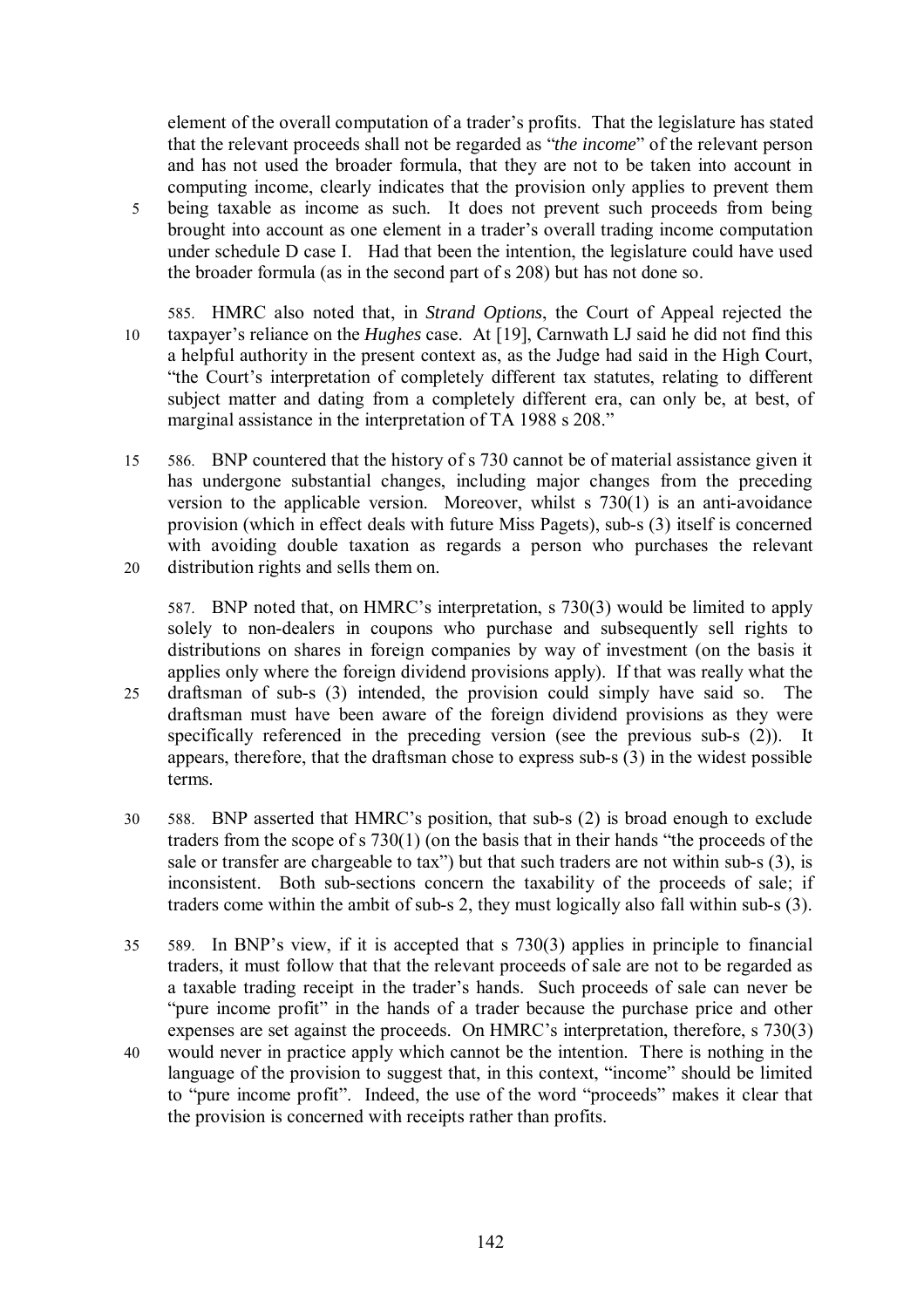590. In BNP's view HMRC's interpretation involves speculating as to the intention behind the provisions or assuming what the intention is and then seeking to strain or rewrite the words of the statute to make the two align. However, Chadwick LJ warned against that approach in the Court of Appeal decision in *Frankland v IRC* 5 [1997] STC 1450 at page 1464 (in the context of inheritance tax but the principle is of universal application). He said that whilst legislation must be construed in its statutory context and with due regard to the purpose which the legislature may be taken to have been seeking to achieve:

"that purpose must, I think, be identified in the legislation itself and in 10 any other relevant and admissible material. It is not permissible to speculate, a priori, as to what the legislature must or might have intended, and then strain the statutory language used in order to give effect to that presumed purpose."

591. HMRC responded that BNP's interpretation gives rise to absurd results. The 15 tribunal must adopt an approach that avoids the absurdity that BNP's interpretation produces as was set out by Neuberger J (as he then was) in *Jenks v Dickinson (Inspector of Taxes*) [1997] STC 853 at 870 and as indicated in the cases of *Luke v IRC* [1963] AC 557 (at 577), 40 TC 630 at 646 and *O'Rourke (Inspector of Taxes) v Binks* [1992] STC 703 at 579–580, 40 TC 630 at 648. Unlike some of the cases cited 20 by Neuberger J, in this case the tribunal does not have to use a strained interpretation. Rather, it merely needs to give proper consideration to the words that Parliament has used in s 730(3), having regard to the legislative purpose of both the original provision and the amending provision. HMRC are not starting with an a priori assumption as to what the provisions mean. They are simply looking at the statutory 25 context and at the actual wording of the provision. On that basis, it is clear that "the income" means effectively pure income profit. When the Parliamentary draftsman wants such an amount to be excluded also from being taken into account in computing income or computing gains, there is a well-established form of wording which is normally followed (as in s 208) but that is not used here.

30 592. BNP said that, even if there were such an anomaly as HMRC suggest, that cannot justify HMRC's construction of s 730(3), the wording of which is absolutely clear. If, on a proper construction of those words, their application leads to a particular result, then that result has to be respected even if it could give rise to the outcomes which HMRC assert are anomalous unintended results. There are occasions 35 where the legislation simply gives rise to such results, particularly, as regards overlapping codes of complexity, such as, the interaction of s 730 with the rules about deduction of expenditure. This was recognised by Henderson J in *D'Arcy* at [47] and recently in *Bowring and another v Revenue and Customs Commissioners* [2016] STC 816 where Mr Justice Barling said one cannot, and should not "... strain the ... clear 40 meaning and effect of the legislation, to the extent which would be necessary to produce the outcome for which [HMRC] argued."

593. The absurd results which HMRC referred to are that, in their view, on BNP's approach, s 730(3) would apply in circumstances where there is no risk of double taxation and would open the door to multiple avoidance of tax. On BNP's 45 interpretation, a share dealer who is the first to sell the coupon (but retains the shares),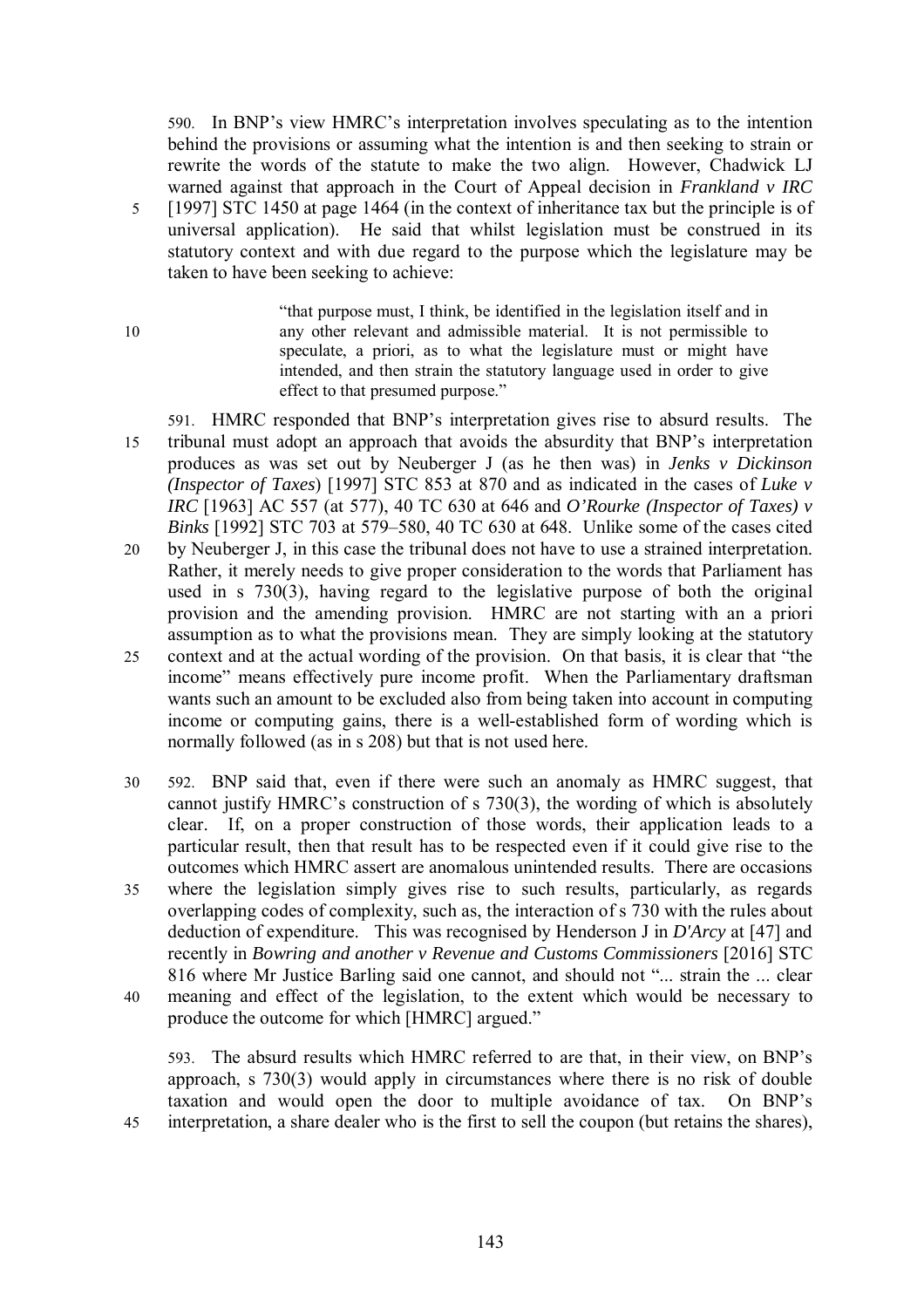would realise taxable income equal to the amount of the distribution (under s 730(1)) but the second and any subsequent share dealers who acquire and sell the coupon would enjoy a fiscal windfall. Each such trader could deduct the cost of acquisition but, on the appellant's view of s 730(3), could exclude the receipt from the trading 5 computation, thereby almost guaranteeing the realisation of a trading loss which bears no reality to the financial outcome for the trader. These are manifestly absurd results which cannot have been the intention of Parliament.

- 594. BNP responded that the position HMRC set out is not, in fact, generally the result which follows from its interpretation. In a typical case, whilst a financial trader 10 would obtain a deduction for the purchase price paid for the acquisition of the dividend right for the purposes of his trading computation, he would be liable to tax on a chargeable gain computed by reference to the proceeds of sale. That is because s 730(3) does not exclude the proceeds from being taxed as a chargeable gain and the trader would not obtain a deduction in the capital gains computation for the purchase 15 price (under s 37(1) and s 39(1) TCGA.) The London branch only escapes this charge because it is not within the scope of corporation tax on capital gains as regards the sale of the right to dividends.
	- 595. HMRC saw two difficulties with BNP's analysis.
- (1) There is no rational explanation why Parliament would have 20 intended to create a hybrid asset, as is the result of BNP's analysis. Particularly in relation to individuals, income tax and capital gains tax have materially different rules for the recognition of receipts and expenditure, the availability of reliefs, the use of losses and the rates at which tax is charged. A policy of allocating receipts and expenditure 25 relating to the same asset to different taxes would be guaranteed to result in complexity and anomaly.

(2) On BNP's analysis, a non-resident carrying on a trade through a permanent establishment in the UK could deduct the cost of a right to dividends in computing the trading profits of the permanent 30 establishment but would fall outside the scope of any charge to tax on the proceeds of sale altogether (as it would not be within the scope of tax on chargeable gains). There is no rational reason why Parliament would want to create such a situation.

596. BNP asserted that HMRC's construction would result in the very double 35 taxation which the explanatory notes state s 730(3) is intended to avoid. A "subsequent" trader would be liable to tax on the proceeds of sale notwithstanding the proceeds reflect the value of the dividend on which the original seller is taxed. The final purchaser who actually receives the dividend would also be subject to income tax on the income (assuming he acquired the right on investment account) because of 40 the repeal of the previous s  $730(1)(c)$ . Excluding the proceeds of sale realised by the trader from tax in such circumstances has precisely the intended effect of avoiding double taxation. In this case, BNP Lux is not potentially taxable under s 730(1) in any event because it is not within the scope of UK tax on the receipt (under s 151 of

- 
-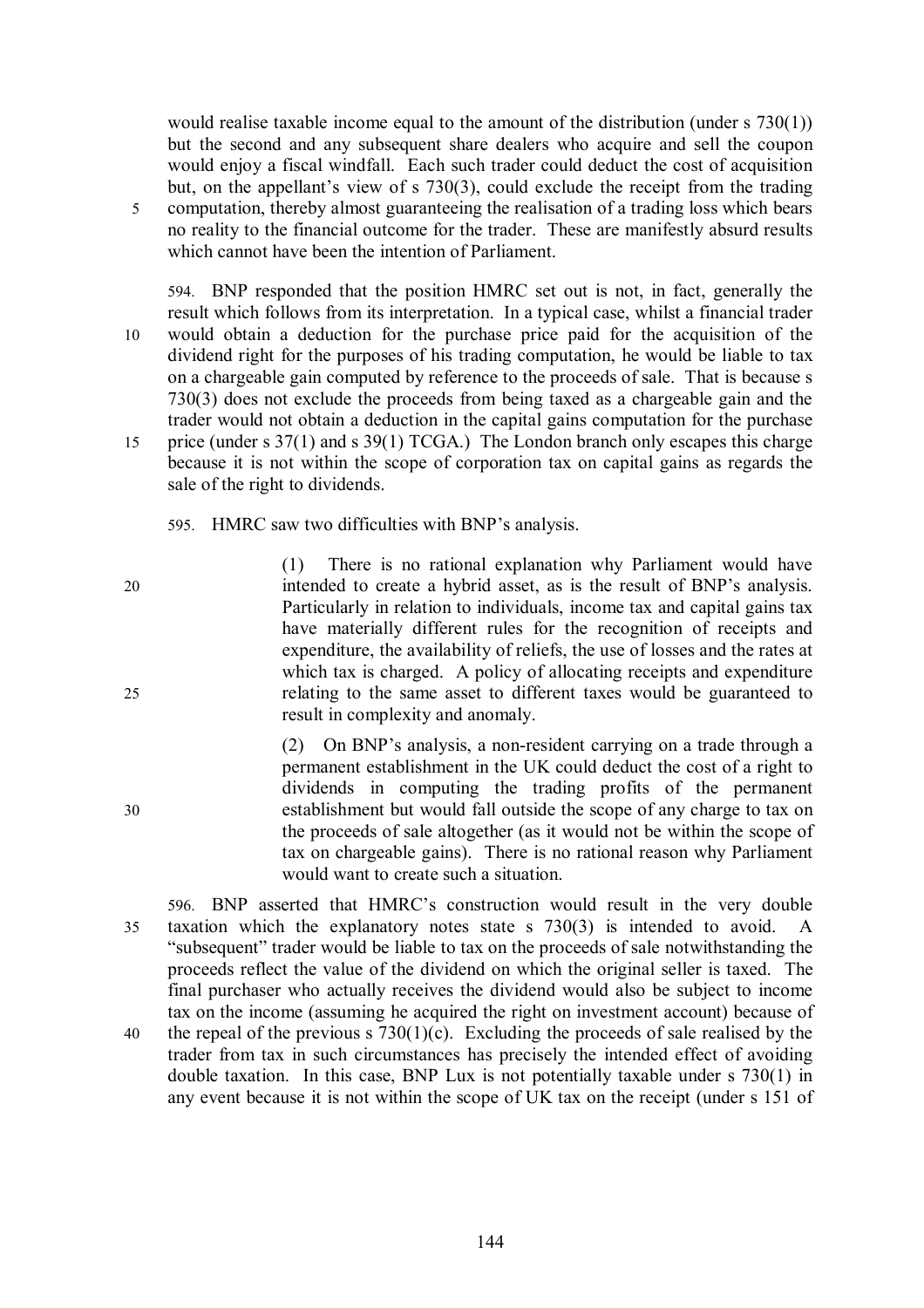the Finance Act 2003). But that does not make any difference to the proper interpretation of the provision (and HMRC do not suggest that is the case).

597. HMRC noted that the "subsequent" trader would only be taxable on the real surplus or loss generated from the purchase and re-sale of the right to the dividend 5 (and not the amount of the dividend itself); the profit/loss would be computed in the usual way with the financial trader obtaining a tax deduction for the price it paid to acquire the dividend rights. They agreed that, following the repeal of s  $730(1)(c)$ , the dividend could be taxable as income in the hands of the actual recipient in accordance with normal principles. However, in their view, the incidence of double taxation is 10 likely to be more theoretical than real; in most circumstances, either the transferor or the transferee (or both of them) are likely to be outside the charge to tax in respect of such dividends. As the House of Lords' decision in *R v Dimsey* [2001] UKHL 46 [2001] STC 1520 (at [56] to [60]) shows, in the context of an anti-avoidance provision, such largely theoretical possibilities should not distort the construction of 15 the provision. HMRC concluded that in any event, BNP's construction of sub-s (3) does nothing to remedy such possibilities. It applies only to the proceeds from a subsequent sale or realisation of the right to the dividend, it does not impact on the taxation treatment of the recipient of the actual dividend.

### *Discussion and conclusion*

20 598. There is no dispute that under the modern approach to the interpretation of tax legislation, as is well established in case law, we must apply a purposive approach to the interpretation of s 730(3). In our view, looking at s 730(3) in the overall context of s 730, the wording used indicates that it does not apply to exempt a trader, who makes a subsequent sale of a right to a distribution, from tax on any trading profit 25 realised on that sale as computed under the normal rules.

599. As noted and as was common ground, s 730 was introduced to prevent investors realising a capital profit on the sale of an income stream. Although the section has been changed a number of times over the years, there is no reason to think that the rationale for its existence changed. The explanatory notes issued in relation to the 30 applicable version cite that as the reason for the provision.

600. Section 730(1) provides that where the owner sells or transfers the right to receive any distribution in respect of shares without a sale/transfer of the shares then "that distribution … shall be treated as the income of the owner [or of the beneficial owner of the income]". This is clearly aimed at rendering the distribution itself 35 taxable as such in the hands of the owner. Section 730(2) provides that s 730 does not

- have effect in relation to a sale or transfer of the right to a distribution, without a sale/transfer of the shares, if the proceeds are chargeable to tax. Where the owner is a trader the proceeds of the sale of the right are chargeable to tax in the trader's hands in that they are brought into account in the computation of his trading profits in the
- 40 usual way. It is clear, therefore, that the combined effect of these sub-sections is that a trader is not within the scope of a charge under s 730(1). That accords with the rationale of preventing the conversion of what would otherwise be income receipts into capital returns.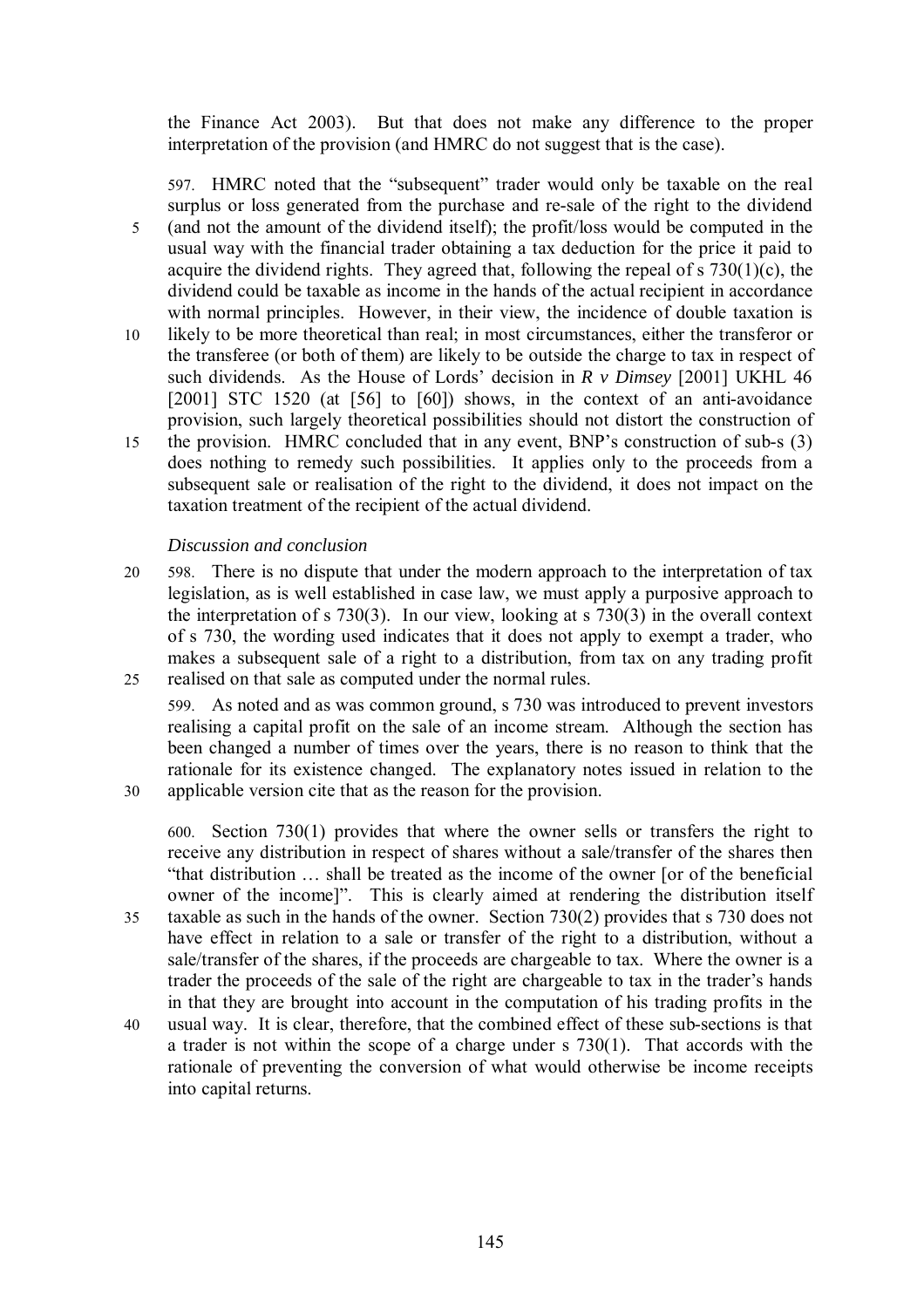601. To recap, s 730(3) provides that "the proceeds of any subsequent sale or other realisation of the right to receive the distribution shall not, for any of the purposes of the Tax Acts*,* be regarded as the income of the seller or the person on whose behalf the right is otherwise realised".

- 5 602. There was similar wording in the preceding version although it was more limited in scope. In summary, the previous provision stated that nothing in s 730(1) prevented the deduction of income tax from interest which was deemed under that section to be the income of the owner or from the proceeds of any subsequent sale of such a right to interest but that such proceeds shall not, "for any of the purposes of the 10 Tax Acts, be deemed to be the income of [the relevant party]". The relevant wording
- only applied, therefore, to the proceeds of a subsequent sale of interest income. The deeming wording indicates that such proceeds, which would otherwise be taxable in the hands of the relevant party (such as where they were in any event taxable as trading income), would remain so taxable. The concern appeared to be that such 15 proceeds would not be deemed to be taxable as interest income as such. In the preceding version, therefore, s 730(3) was not providing a trader, who buys and sells a right to income, with a blanket exemption from tax on the proceeds of sale.

603. The explanatory notes state that the aim of s 730(3) in the applicable version is to ensure that there is "no double taxation on the sale of the coupons". We consider 20 that, from the wording of the provision itself and in the context of the clear meaning of the other provisions of s 730(1), the better interpretation of this provision is that it is confined to preventing the proceeds of sale from being taxed as though they are "the income", in the sense of pure income profit, such as a distribution, of the relevant recipient. We accept that, as argued by HMRC, due to the operation of the schedular 25 system as in place at the time, there is a distinction between a trading receipt which is brought into account as an element in computing a trader's overall trading income and a pure income receipt such as a distribution or interest income. The reference to the proceeds falling within s 730(3) not being regarded as "the income" of the relevant person implies that it is only the prevention of a charge on the relevant proceeds as 30 pure income which is covered.

604. We do not consider that this is a strained interpretation of the wording used. It is simply the outcome of applying a purposive approach in this case. The interpretation we adopt leads to the result that a trader is largely unaffected by the s 730 rules and simply taxed on the resulting profit from the buying and selling of the 35 dividend rights in the usual way. This is in accordance with the aim behind the

- legislation of preventing tax avoidance by investors in effect converting income into capital. It accords with the fact that a trader is clearly excluded from any charge under s  $730(1)$  on the basis that the proceeds are taxable in the trader's hands in any event. On the other hand, BNP's approach produces the manifestly absurd result that
- 40 a trader who first sells the dividend rights is outside the scope of the main charging provision, such that he is taxed in the normal way on any resulting profit, but any subsequent trader who buys and sells the right would be wholly outside the scope of any tax charge whatsoever. Nor do we see that the provisions can be said, on BNP's interpretation, to operate to prevent a double charge to tax in the intended way where, 45 for example, the subsequent trader buys the right from an investor who is within the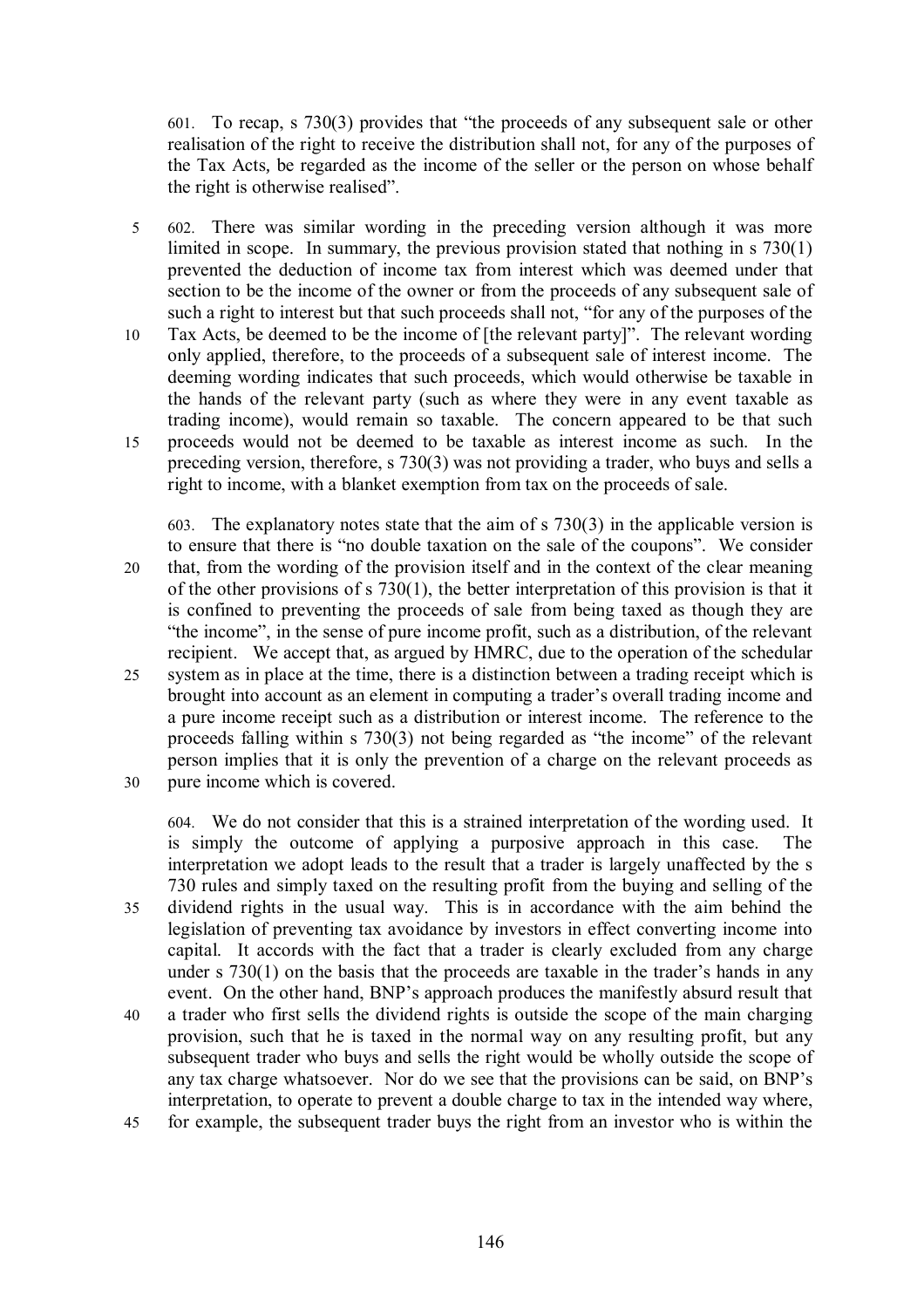scope of s 730(1). It remains the case that it would be wholly out of kilter with the overall operation of these provisions for a subsequent trader to escape any tax charge on the proceeds of sale it realises.

- 605. We find it very difficult to see that the legislature intended the meaning of the 5 provision which BNP argued for on the basis that the otherwise manifestly absurd tax effects would be "made good", as BNP asserted, through the combined effect of the income and capital gains rules. Such a hybrid approach would be highly unusual and of itself gives rise, as HMRC noted, to a number of problems.
- 606. We appreciate that this interpretation means that, in practice, the application of s 10 730(3) is limited to cases where the dividend income provisions apply which is a narrow range of cases. However, we do not see that of itself affects matters. Section 730 is a relatively narrow anti-avoidance provision applicable in limited circumstances. That there are only limited situations in which there could be a double tax charge on the sales proceeds as "income" is not perhaps surprising.
- 15 607. In our view, the *Hughes* case does not add to the debate given the different wording in issue and the purpose of those rules. Similarly *Strand Securities*, as a decision on the interpretation of a different set of provisions on the particular wording used, can only be of limited assistance. We have based our decision on the interpretation of the wording used in this provision as set out above.

### 20 **Conclusion**

608. For all the reasons set out above, we have concluded that.

(1) The transaction comprising the purchase and sale of the right to the dividends by the London branch was not undertaken by it in the course of its financial trade.

- 25 (2) In any event, the price paid by the London branch for the acquisition of the right to the dividends was not incurred wholly or exclusively for the purposes of the London branch's trade but at least in part (if not solely) for the purpose of realising the s 730 benefit.
	- (3) HMRC are entitled to raise the s 730(3) argument.
- 30 (4) Section 730(3) does not operate to exclude the proceeds of sale realised by the London branch on the sale of the right to the dividends to ALIL from being brought into account in the computation of its trading income for corporation tax purposes.
	- 609. The appeal is accordingly dismissed.
- 35 610. This document contains full findings of fact and reasons for the decision. Any party dissatisfied with this decision has a right to apply for permission to appeal against it pursuant to Rule 39 of the Tribunal Procedure (First-tier Tribunal) (Tax Chamber) Rules 2009. The application must be received by this Tribunal not later than 56 days after this decision is sent to that party. The parties are referred to 40 "Guidance to accompany a Decision from the First-tier Tribunal (Tax Chamber)" which accompanies and forms part of this decision notice.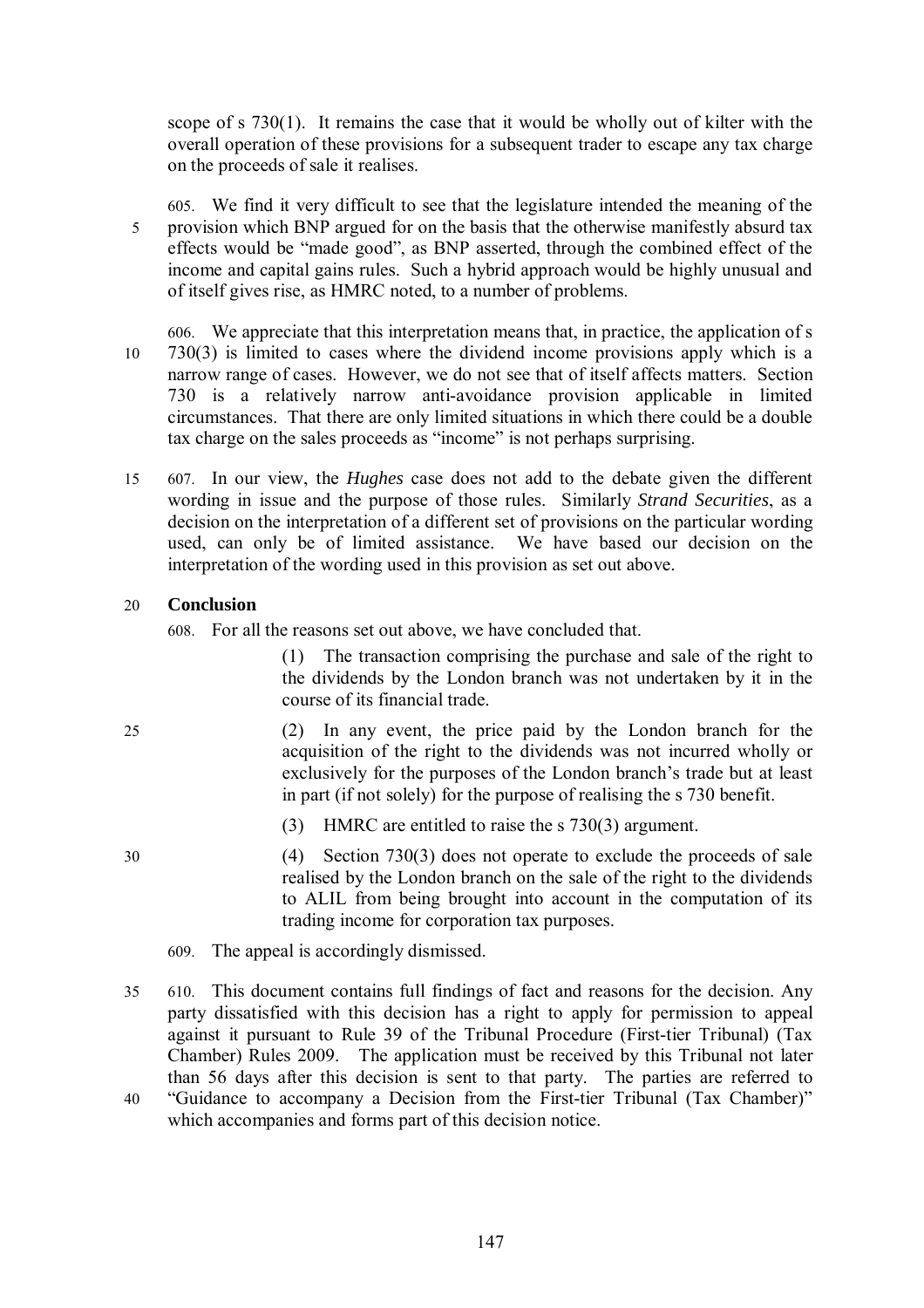**GREG SINFIELD HARRIET MORGAN**

# **TRIBUNAL JUDGE**

**RELEASE DATE: 12 JUNE 2017**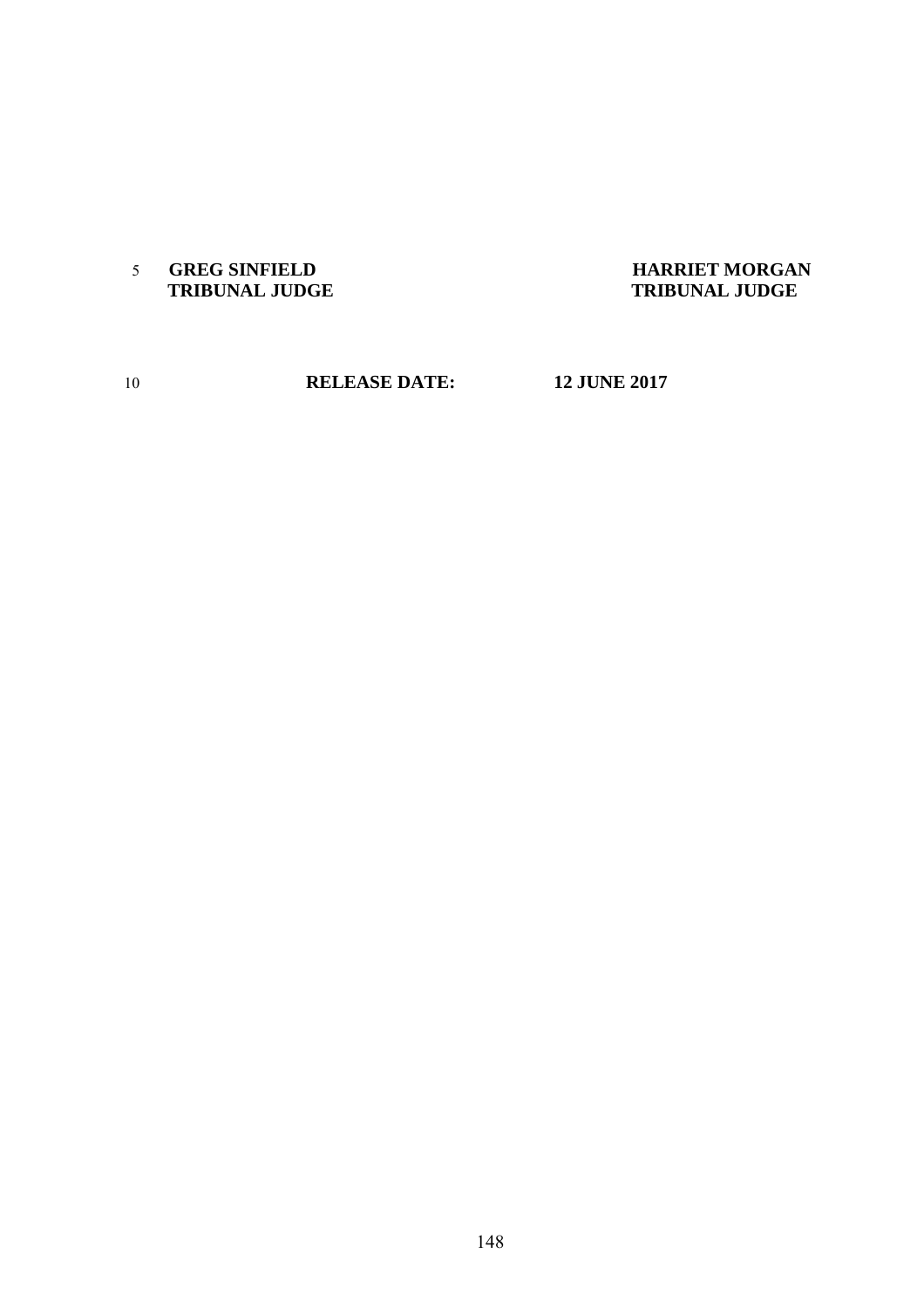### **APPENDIX**

## **REFERENCE LIST – NAMES AND ABBREVIATIONS**

Name Description A&L Alliance & Leicester plc, the parent of ALIL ALIL Alliance & Leicester Investments Limited, a subsidiary of A&L Bayfield, Stuart A member of OF Berg, Eric A member of the BNP Lux tax team BNP BNP Paribas SA, parent company of the BNP Group BNP Group BNP Paribas Group which provides banking and financial services in various countries BNP Luxembourg SA, a subsidiary of BNP BNP UK BNP PUK Holding Limited, a subsidiary of BNP Delafontaine, Christophe Global Head of OF and Chair of the TAC based in Paris Demon, François Head of GF GF Gestion Financiere, a division of BNP Group's finance department HIL Harewood Investments No. 5 Limited HMRC The Respondents, the Commissioners for Her Majesty's Revenue and Customs London branch The London branch of BNP Majchrzak Gilot, Stephanie Head of the BNP Lux structured transactions team OF Optimisation Finance, a team in the London branch which put together the transaction